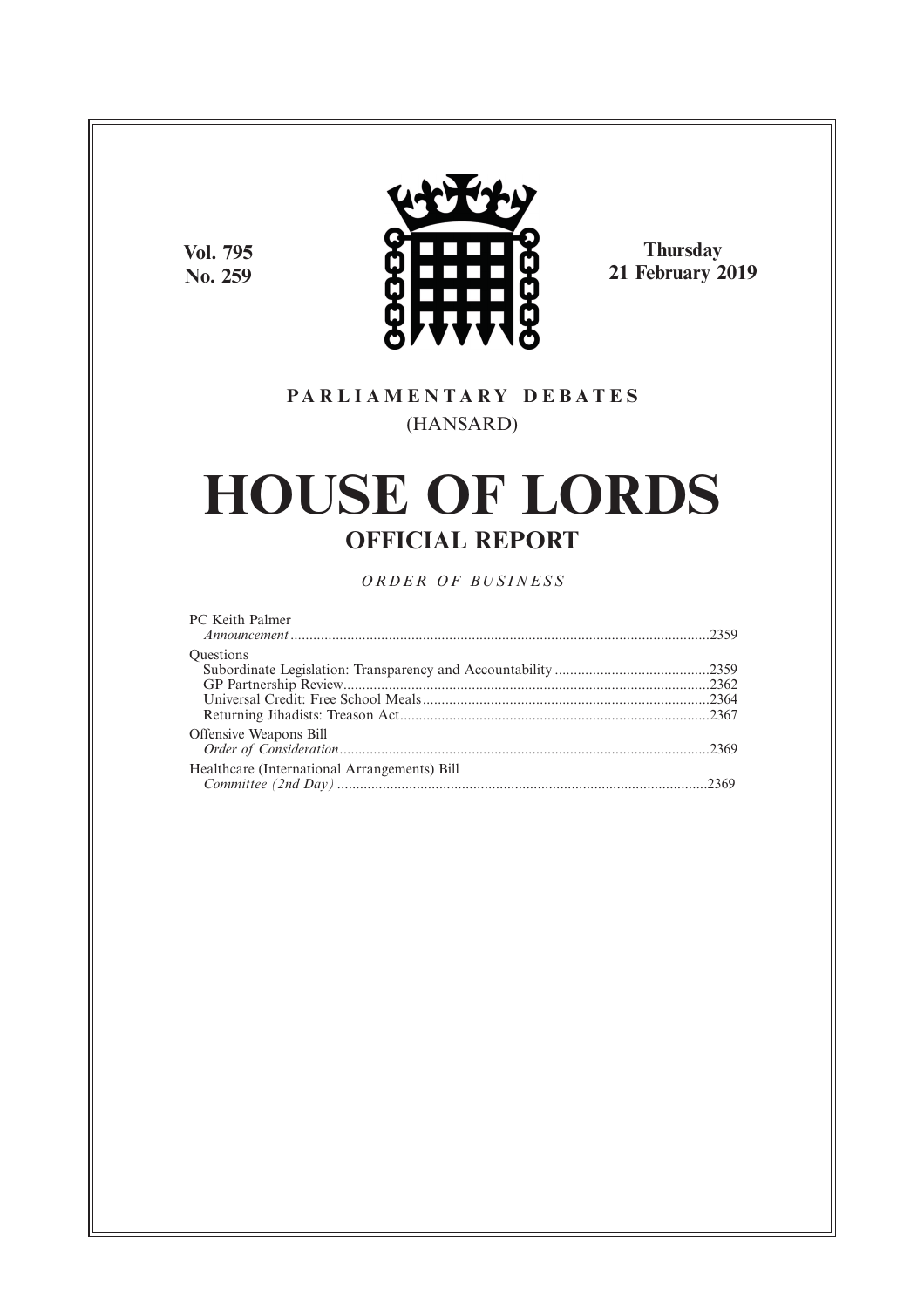Lords wishing to be supplied with these Daily Reports should give notice to this effect to the Printed Paper Office.

No proofs of Daily Reports are provided. Corrections for the bound volume which Lords wish to suggest to the report of their speeches should be clearly indicated in a copy of the Daily Report, which, with the column numbers concerned shown on the front cover, should be sent to the Editor of Debates, House of Lords, within 14 days of the date of the Daily Report.

> *This issue of the Official Report is also available on the Internet at* https://hansard.parliament.uk/lords/2019-02-21

The first time a Member speaks to a new piece of parliamentary business, the following abbreviations are used to show their party affiliation:

| <b>Abbreviation</b> | <b>Party/Group</b>                 |
|---------------------|------------------------------------|
| <b>CB</b>           | Cross Bench                        |
| Con                 | Conservative                       |
| <b>DUP</b>          | Democratic Unionist Party          |
| GP                  | Green Party                        |
| Ind Lab             | <b>Independent Labour</b>          |
| Ind LD              | Independent Liberal Democrat       |
| Ind SD              | <b>Independent Social Democrat</b> |
| Ind UU              | Independent Ulster Unionist        |
| Lab                 | Labour                             |
| Lab Co-op           | Labour and Co-operative Party      |
| LD                  | Liberal Democrat                   |
| LD Ind              | Liberal Democrat Independent       |
| Non-afl             | Non-affiliated                     |
| PC                  | Plaid Cymru                        |
| UKIP                | UK Independence Party              |
| UUP                 | <b>Ulster Unionist Party</b>       |

No party affiliation is given for Members serving the House in a formal capacity, the Lords spiritual, Members on leave of absence or Members who are otherwise disqualified from sitting in the House.

© Parliamentary Copyright House of Lords 2019,

*this publication may be reproduced under the terms of the Open Parliament licence, which is published at www.parliament.uk/site-information/copyright/.*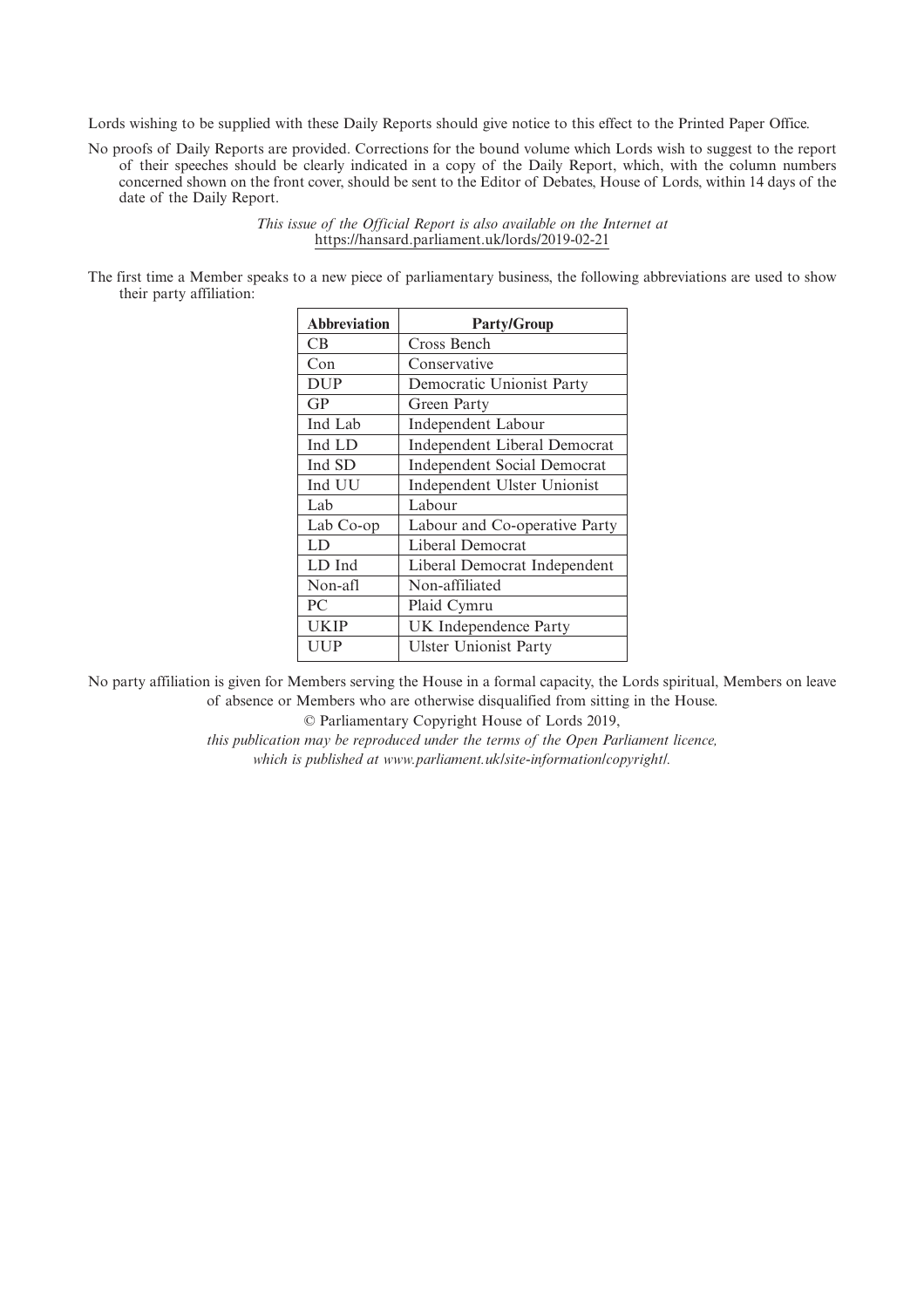# House of Lords

*Thursday 21 February 2019*

*11 am*

*Prayers—read by the Lord Bishop of Chichester.*

# **PC Keith Palmer**

*Announcement*

### *11.06 am*

**The Lord Speaker (Lord Fowler):** My Lords, I would like to make a short statement about PC Keith Palmer, who tragically died on 22 March 2017. PC Palmer ran towards danger to ensure our safety on that day. He paid the ultimate price for doing the job he loved and we owe him a profound debt of gratitude for his bravery.

Yesterday afternoon, the Police Memorial Trust placed a permanent memorial to PC Palmer at Carriage Gates. Not only will it serve as a lasting tribute to his dedication and his courage but it will ensure that visitors to Parliament never forget his sacrifice and his heroism.

**Noble Lords:** Hear, hear.

# **Subordinate Legislation: Transparency and Accountability** *Question*

*11.07 am*

#### *Asked by Lord Lexden*

To ask Her Majesty's Government, further to their response to the report of the Joint Committee onStatutoryInstruments*TransparencyandAccountability in Subordinate Legislation*, published on 12 June 2018, what additional consideration they have given to the conclusions and recommendations in the report.

**Lord Young of Cookham (Con):** My Lords, the Government agree with the report's main conclusions and continue to take steps to ensure that statutory instruments respect parliamentary processes and conventions, are drafted to a high standard and remain accessible to anyone at any time. The committee made one specific recommendation on the free issue procedure, and the Leader of the House of Commons continues to liaise with the National Archives to take that forward.

**Lord Lexden (Con):** My Lords, diverting briefly from my campaign for justice for Sir Edward Heath, I put down this Question to draw attention to the work of the Joint Committee on Statutory Instruments, of which I am a member, and to the expertise of our quite excellent lawyers, who go through every instrument line by line—indeed, word by word. The committee has been increasingly concerned recently about the number of drafting mistakes being made by departments. Will my noble friend pursue that issue? In the report referred to in the Question, stress is laid on the importance of avoiding delays in publishing instruments and laying them before Parliament. Will Ministers impress on departments the need to ensure that delays do not occur?

**Lord Young of Cookham:** I pay tribute to my noble friend, those who with him work on the JCSI and the lawyers for their important if unglamorous work in scrutinising subordinate legislation, not least because their work rate has had to increase substantially due to the increased flow of SIs.

On corrections and errors, the Government have laid more than 1,500 SIs in the Session to date, not all related to Brexit. As of a recent report, the committee has for one reason or another reported on 136 of them. In nearly three-quarters of those cases, the Government either made a correction, provided further information or gave an undertaking to do so. On delays, of the 582 SIs considered by the committee since its report in June last year, only one has been reported for an unjustified delay and only one has been reported for an unjustified breach of the 21-day rule. Clearly, we hope to improve on both performances. More resources have been given to departments to improve their performance. I note that in its interim report on the current Session the committee states that,

"the overall percentage of errors in SIs has decreased".

We are working hard to maintain progress.

**Lord Rowlands (Lab):**My Lords, it has been a privilege to have served on this committee for a number of years; indeed, at various times I have chaired the committee and I was very much involved in the preparation of this report. As the Minister said, scrutinising statutory instruments can sometimes feel a rather remote, distant, especially technical thing to do, but one must never lose sight of the fact that a statutory instrument can seriously influence or affect a citizen's rights or duties, so it is particularly important that statutory instruments are accessible. In our report we make specific recommendations to make sure that statutory instruments and the relevant documents are available and accessible to individual citizens. Paragraph 4.9 says:

"Accessibility to legislation is … of obvious importance for the maintenance of the rule of law".

I hope that the Minister will impress upon the department the significance and importance of making these instruments and relevant documents accessible to citizens.

**Lord Young of Cookham:** I agree with that section of the report that deals with accessibility. Given their increasing availability on the internet, we hope that statutory instruments are more accessible than they were when they were available only in hard copy. We are in touch with the National Archives, which has responsibility for putting these SIs online, and we have taken on board the one specific recommendation in the report about making sure that those who originally had access to a document that was subsequently changed have access to the change without having to make special efforts to find it. I endorse the words of the noble Lord about the importance of SIs: that is why the JCSI and the Secondary Legislation Scrutiny Committee have a key role to play.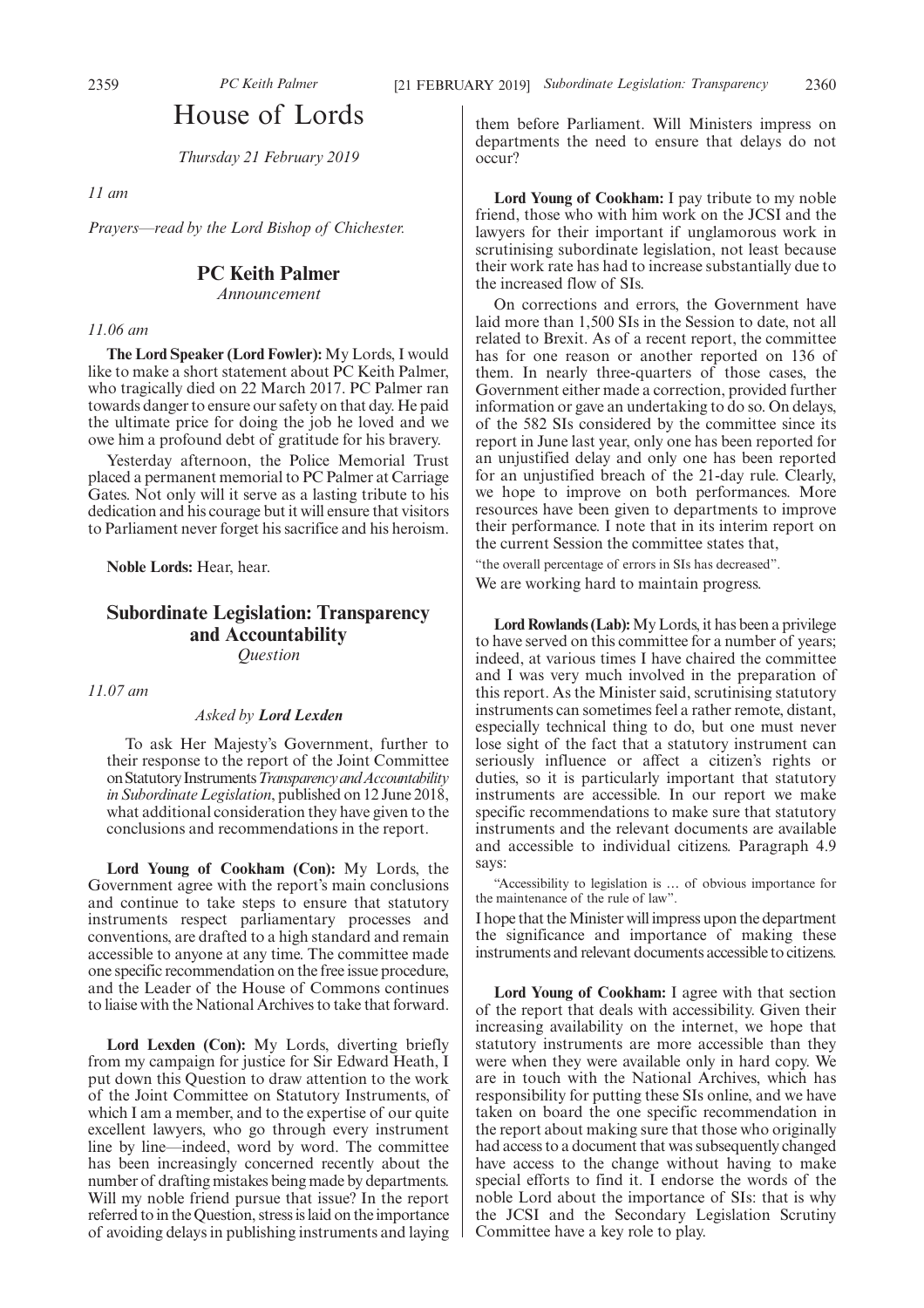**Lord Sharkey (LD):** My Lords, we see too many skeleton Bills. The Healthcare (International Arrangements) Bill is the latest example and one of the very worst. These Bills force us to use secondary legislation scrutiny procedures for what should properly be in primary legislation and subject to amendment. Then there is the flood of Brexit SIs, many laid without proper impact assessments or consultations. We debate but we cannot amend and we are unwilling to reject. We have in fact rejected only seven SIs in the last half-century and this does not lend itself to effective scrutiny. Does the Minister agree that we need a thorough review, both of the use of skeleton Bills and of our procedures for dealing with SIs?

**Lord Young of Cookham:** The noble Lord's question goes slightly broader than the narrow Question about statutory instruments' transparency and accountability. On his first point, it is a matter for the DPRRC to draw attention to primary legislation where, in its view, too many powers are being subjected to subordinate legislation. The House, as it knows, can amend legislation as it goes through, and the Government have indeed amended legislation in many cases where the House has expressed the view that too much has been delegated. The particular Bill the noble Lord refers to is being debated later today. On his other question, about a wholesale review of statutory instruments, that goes slightly broader than this Question and at the end of the day it is a matter for the House and not the Government whether it wants to change the way it scrutinises legislation.

**Lord Judge (CB):** My Lords, the Minister was present when I suggested on Monday that it was something of a disgrace that it is 40 years—1979—since the House of Commons last rejected a statutory instrument. Can the Minister be persuaded to ask the Post Office to issue a commemorative stamp? That way, we will either remember the process and revitalise it or accept that it has been consigned to the dustbin of history.

**Lord Young of Cookham:** I am grateful to the noble and learned Lord. I was present in the House of Commons on that historic date but I cannot remember which side I was on, because I cannot remember whether it was before or after the general election in 1979. The noble and learned Lord's suggestion of a commemorative stamp is a good one, but it might be subject to a statutory instrument.

**Baroness Smith of Basildon (Lab):** My Lords, I add my appreciation of the Joint Committee for the work it does, which is hugely valuable, particularly when we have so many statutory instruments coming forward. However, the noble Lord and the committee rightly made much of avoiding delay, and I make a plea about accuracy. One of the problems with SIs, understandably, is that they cannot be amended. If, in the Government's haste to get so many through in such a short time, they are not accurate, as my noble friend Lord Rowlands said, that has enormous consequences. Can the Minister consider—I do not know whether he knows the answer to this—how many days there are between an SI being published in draft form and its being debated? That is when there is an opportunity to pick up any inaccuracies. Does he think that sometimes, they come through a little more quickly than one would anticipate is necessary to allow proper scrutiny prior to their being tabled?

**Lord Young of Cookham:** Affirmative resolutions cannot come into effect until they have been debated in both Houses, while negative ones should be laid in draft 10 days before they are made and 21 days before their coming into force. Those 10 days are to give the committee time to recommend a change from a negative to an affirmative resolution. In the 48 cases where it has made that recommendation, the Government have agreed. On errors, as I said in response to an earlier question, the overall percentage of errors in SIs has decreased and we are working hard to maintain progress.

# **GP Partnership Review**

*Question*

*11.16 am*

#### *Asked by Baroness Thornton*

To ask Her Majesty's Government what steps they will take to implement the recommendations of their report *GP Partnership Review: Final Report*, published on 15 January.

**TheParliamentaryUnder-Secretaryof State,Department of Health and Social Care (Baroness Blackwood of North Oxford) (Con):** My Lords, we recognise the huge contribution that general practice and the partnership model has made to patients over the lifetime of the NHS. We wish to thank Dr Watson for the report of his independent review, and we are currently considering his recommendations. We are planning to publish a formal response in due course.

**Baroness Thornton (Lab):**I thank the noble Baroness for that Answer. The *GP Partnership Review* makes seven key recommendations, including: an increase in the number of GPs and funding for those roles; an expansion of the range and capacity of healthcare professionals working with GPs, such as developing the role of practice nurses; focusing on general practice in medical training; and recommendations to deal with an unsustainable workload. Those are all laudable aims. What puzzles me is the context in which these aspirations can be delivered. Some 78% of EU doctors working in the UK are not reassured by the Prime Minister's commitment to protect the rights of EU citizens, and 35% of EU doctors are considering leaving the UK and moving to another country. The tier 2 visa cap means that 1,500 applications for healthcare workers were rejected by the Home Office last year, and indeed more GPs are retiring, leaving or going part time than are entering the profession. So is there a plan to remedy the existing shortfall and the impending shortfall, which threaten and will continue to threaten patient care and safety?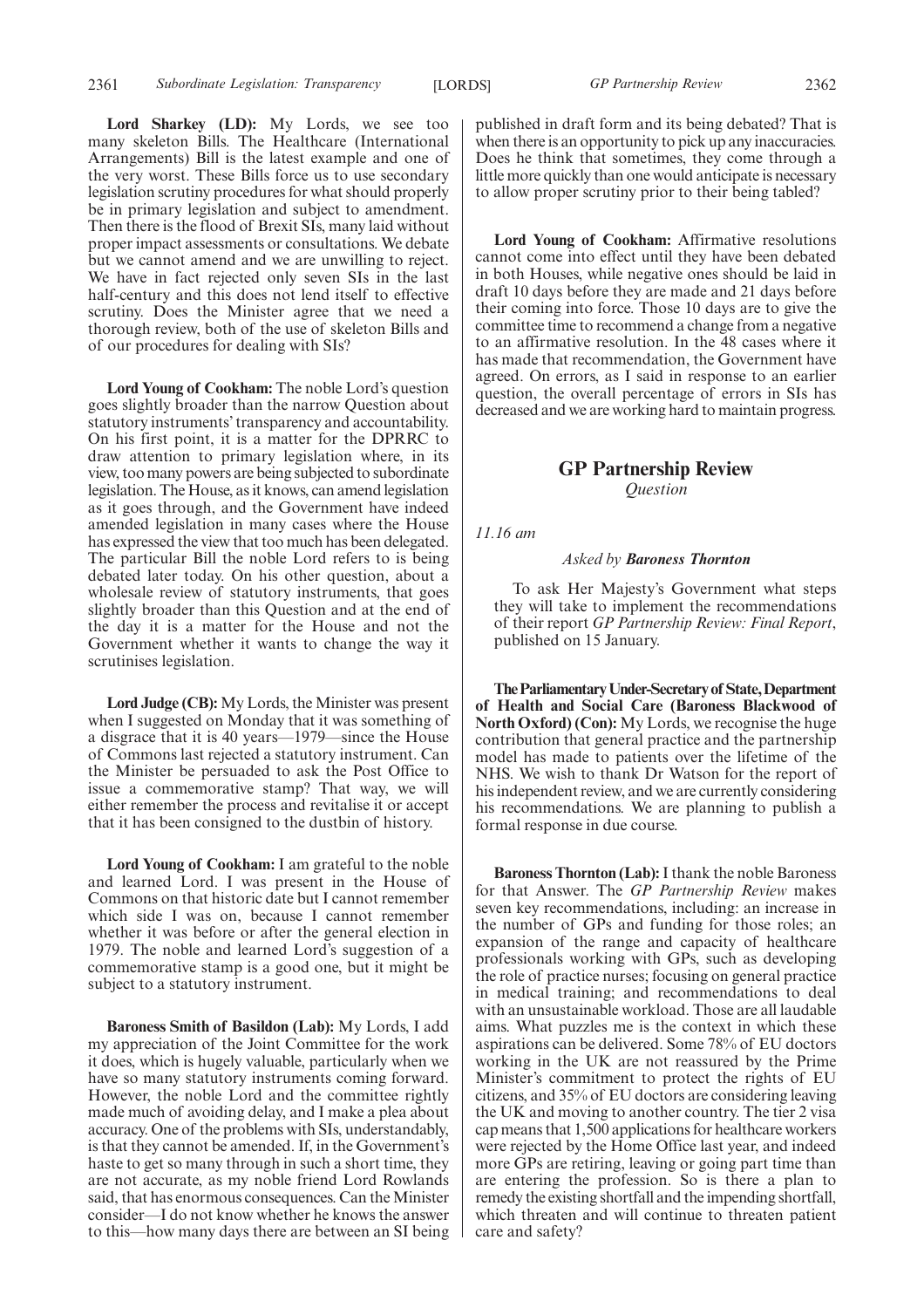**Baroness Blackwood of North Oxford:** I thank the noble Baroness for her Question. She is absolutely right that recruitment and retention of GPs is a core priority for the Government. That is exactly why funding for GPs in the long-term plan was increasing at a rate higher than in the rest of the NHS, at £4.5 billion. That is also why we have a target to recruit 5,000 more GPs. I am pleased to report that HEE has reported that we recruited a higher number of GPs last year than ever before. We also have some core recruitment schemes to increase GP retention: the GP Retention Scheme, the Local GP Retention Fund, the GP retention service and the Releasing Time to Care programme, with £30 million in funding. However, we accept that this is a challenging thing to achieve, and we are working hard to improve our performance.

**Lord Forsyth of Drumlean (Con):** My Lords, on the subject of GPs retiring, what are the Government going to do about the fact that many GPs are retiring once they reach the age of 55 because their final salary pension scheme exceeds the £1 million limit, which the Government successfully reduced from £1.8 million, and then come back as locums, costing the health service even more? That affects not only GPs but a number of people elsewhere in the public sector, who are behaving completely rationally because they suddenly find themselves being taxed at 55%.

**Baroness Blackwood of North Oxford:** I am not able to talk about other parts of the public sector, but we recognise that there are legitimate concerns here, and we are working with the BMA and NHSE as part of our work on the recruitment and retention of GPs and consultants, and considering what mitigations, if any, would be appropriate.

**Baroness Jolly (LD):** My Lords, this was indeed a good and welcome report. The Royal College of General Practitioners welcomed the findings, but noted that the profession was concerned about red tape surrounding appraisals, CQC inspections and now GDPR, which are all getting in the way of patient care. Who is responsible for squaring the circle between improving patient care and GP regulation and accountability?

**Baroness Blackwood of North Oxford:** The noble Baroness is absolutely right: we want to free up GPs to do exactly what they have been trained to do, which is to care for patients. That is why, as part of the GP contract, we have included funding to ensure that they can claim for any additional costs that they may have under the GDPR. It is also why we put in the long-term plan that we want to recruit an extra 20,000 staff who can provide the other services, such as administrative services, that GPs are sometimes caught up doing when they should not be.

**Lord Winston (Lab):** My Lords, the list of things that the Government intend sounds very impressive. I have a simple question. Communication is particularly important to general practitioners, who may see 90 or 100 patients with abdominal pain, one of whom may have a cancer of the colon. That is one of the major problems. Has the noble Baroness ever sat down and had informal conversations with general practitioners who are threatening to retire, or are retiring, early to understand how they feel about it?

**Baroness Blackwood of North Oxford:** I absolutely have had a large number of conversations with general practitioners who have struggled. In my previous role as a Member of Parliament, I visited a large number of general practices in my constituency. I am also the daughter of a doctor and I have a rare disease, so I spend a lot of time in the NHS as a patient and, perhaps, as a mystery shopper—so I assure the noble Lord that I have extensive experience of the NHS. I would not claim, however, to understand what it is like to be a general practitioner, so I would always hope to learn by continued experience of listening to their experiences and challenges.

**Lord Foulkes of Cumnock (Lab Co-op):** My Lords, why does the Minister think that the reality that we see every day in the outside world differs completely from what she says at the Dispatch Box?

**Baroness Blackwood of North Oxford:** I do not think that that is the case. I think we are making good progress. It is a challenging picture for general practitioners; that is exactly why, since the New Year, we have introduced the long-term plan to increase funding for the NHS, and in particular for general practice. We have introduced this review with support from the department, new GP practice with support from the BMA and the new GP IT Futures plan so that we can bring in the most innovative technology for GPs so that they can bring the best and most innovative care to patients.

# **Universal Credit: Free School Meals** *Question*

*11.23 am*

### *Asked by Lord Bassam of Brighton*

To ask Her Majesty's Government whether they intend to reconsider recent changes to access to free school meals following their decision to delay the roll out of Universal Credit.

**TheParliamentaryUnder-Secretaryof State,Department for Education (Lord Agnew of Oulton) (Con):** My Lords, the continuing provision of free school meals to children from out-of-work or low-income families is of the utmost importance to this Government. Due to the generous transitional protection we put in place, no child eligible for and currently receiving free school meals will lose their entitlement as a result of the universal credit rollout. Even more children will benefit by retaining eligibility through the protection.

**Lord Bassam of Brighton (Lab):** My Lords, it is estimated that there are 5 million children now living in poverty in the UK, so is it not time for the Government to consider using the pause in the rollout of universal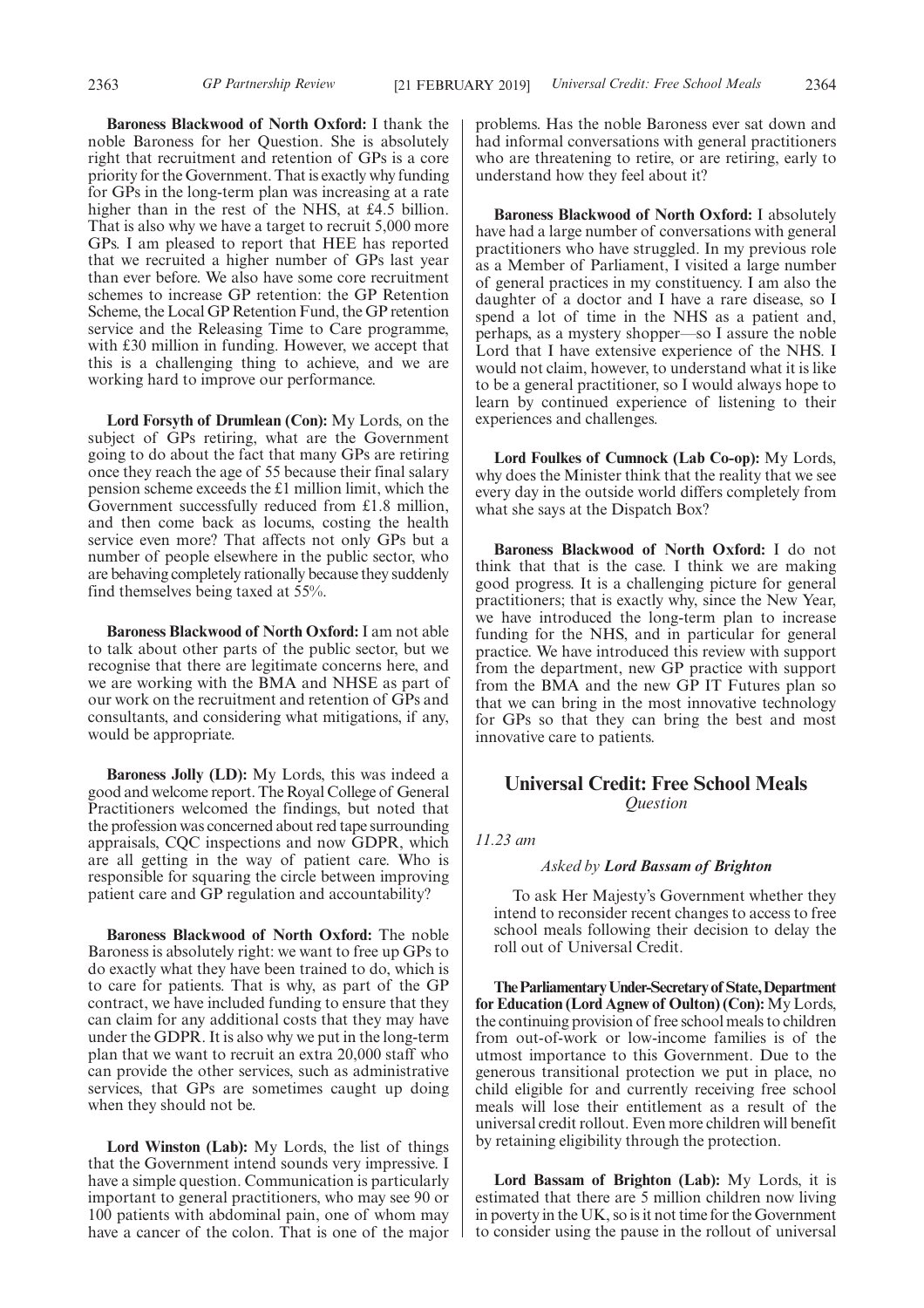[LORD BASSAM OF BRIGHTON]

credit to reconsider their mean-spirited free school meals policy? What assessments have they made of the number of families who are in work poverty who do not qualify for free school meals but for whom the cost of school meals causes genuine daily hardship?

**Lord Agnew of Oulton:** My Lords, I dispute the noble Lord's assertion on the number of children living in poverty. The DWP estimates that 300,000 fewer children are in poverty now than prior to 2010. On eligibility he will know that, through the introduction of infant free school meals, another 1.5 million children are now in receipt of them. I give credit to our coalition partners, the Liberal Democrats—particularly the noble Baroness, Lady Garden—for helping to bring that in. We are in a better place than we have ever been before.

**Baroness Corston (Lab):** My Lords, the Minister referred to the fact that 300,000 fewer children are in poverty. Can he be truthful with the House and say that that is his assessment in relation to abject, rather than relative, poverty? That makes a huge difference. Talking about only people in destitution, rather than those who are poor, is misleading.

**Lord Agnew of Oulton:** My Lords, the Government should support people in the most vulnerable state. That is why we used the same statistics as the DWP, which produces annual estimates and said that the rate of material deprivation for children has never been lower than the current figure of 11%.

**Baroness Boycott (CB):**My Lords, will the Government consider rolling out the free school meals programme more widely in the next few months as we go through Brexit? Indications suggest that food prices will rise, rather than go down. There are categories of children whose parents are in dire poverty but they do not receive free school meals. All children of parents living here under immigrant status do not get free school meals either. For families in poverty, they are a true lifeline. Will the Government think about rolling them out, at least for the summer term while some of this settles down?

**Lord Agnew of Oulton:** My Lords, it might be worth pointing out this week's ONS statistics, which show a rather more positive figure on employment: 32.6 million people in this country are now employed. That is 167,000 more than between July and September 2018, and 440,000 more than a year ago. We take child poverty very seriously. We also encourage schools, through the use of the pupil premium, to encourage additional recruitment to the programme.

**Lord Addington (LD):** My Lords, does the Minister agree with the general agreement that a good diet improves performance at school? Taking that on board, would not an Education Minister encourage his colleagues to make sure that more children got free school meals, not fewer?

**Lord Agnew of Oulton:** My Lords, as I said in response to an earlier question, the number of children in receipt of free school meals has increased over the past eight years. I agree with the noble Lord that a nutritious diet is essential for young people; that is why, as he will be aware, we encourage breakfast clubs and introduced the sugar tax, both of which aim to create a healthier nutritional outlook.

**The Lord Bishop of Durham:** My Lords, the two-child limit means that welfare reforms weigh particularly heavily on families with three or more children. What assessment have the Government made of the consequence of changes to free school meals that are set to impact on children with more than one sibling? Does the Minister agree that this policy will effectively harm children from large families through no fault of their own?

**Lord Agnew of Oulton:** My Lords, the Secretary of State for the DWP announced some changes in the past few weeks. We included the two-child limit in those changes but I am happy to write to the right reverend Prelate if he needs more information.

**Lord McColl of Dulwich (Con):** My Lords, will the Minister ensure that these meals include whole milk as opposed to that rubbishy skimmed stuff? If children are fed on whole milk, as 8,000 in Canada were, there is no obesity.

**Lord Agnew of Oulton:** I heartily agree with the noble Lord. It is an extraordinary conundrum that you pay just as much in a supermarket for that thin stuff with the red top as for full-fat milk.

**Baroness Goudie (Lab):** My Lords, the Minister seems to forget that children are the future of this country. He hides behind the statistics. We should give free school meals to many more children than at present and help children to get those meals at a much younger age, perhaps even when they are nursery. If they are not fed properly now, they will not become healthy adults.

**Lord Agnew of Oulton:** My Lords, I can only come back to my earlier answers. Over the past eight years we have dramatically increased the number of children benefiting from free school meals, and are now spending £600 million to ensure that infant free school meals are widely available. That has a take-up of more than 86%.

**Lord Hamilton of Epsom (Con):** My Lords, does my noble friend have the faintest idea where the statistic from the noble Lord, Lord Bassam, comes from; that is, that 5 million young people are living in poverty?

**Lord Agnew of Oulton:** Unfortunately I cannot answer that question. I think that the Children's Society has come up with a number which again was without true validity. I do not think that that helps the debate.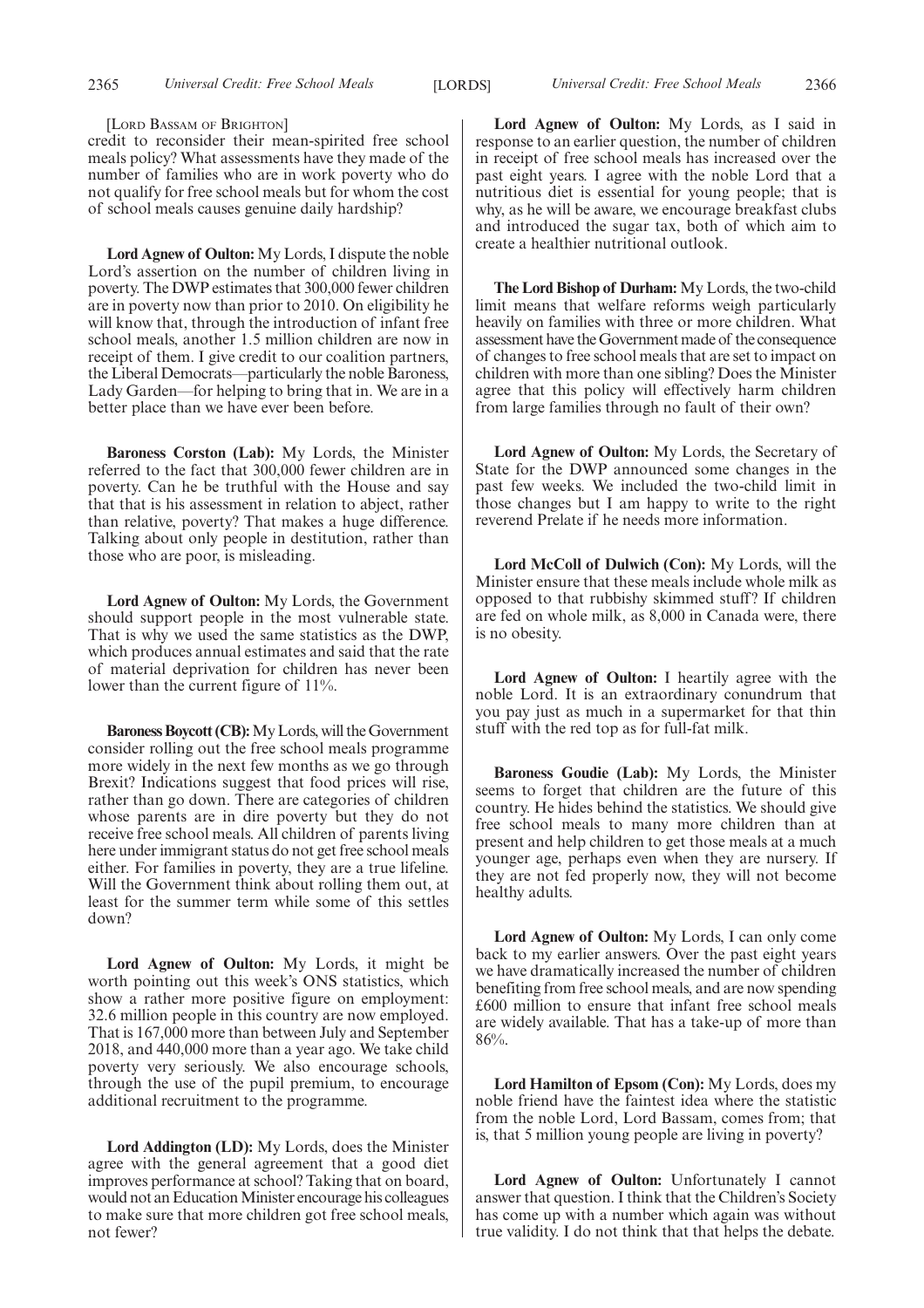**Lord Watson of Invergowrie (Lab):** My Lords, the delay in the rollout of UC is surely a recognition by the Government that inter alia they have not offered proper protection to around 1 million children in poverty who would have become eligible for free school meals under the transitional arrangements. They are expected to miss out, at a cost of around £430 per child. As the noble Lord, Lord Addington, said, teachers know only too well that an undernourished child is in no fit state to be taught effectively. I have to say that the current Secretary of State for Work and Pensions is showing signs of a caring approach that was singularly lacking in her predecessor. Will the Government now adopt the policy consistently advocated by Labour and support all children living in poverty by completing the rollout while maintaining the existing rules under which all universal credit claimants are eligible for free school meals?

**Lord Agnew of Oulton:** My Lords, we debated this almost exactly a year ago. The key thing which may be being misunderstood is that the provisions we have put in place for children with parents on universal credit are for an expanded cohort of children. More children are now entitled to free school meals than were before universal credit.

# **Returning Jihadists: Treason Act** *Question*

*11.31 am*

#### *Asked by Lord Alton of Liverpool*

To ask Her Majesty's Government whether they intend to update the Treason Act 1351 to prosecute returning jihadists.

**The Minister of State, Home Office (Baroness Williams of Trafford) (Con):** My Lords, to prosecute terrorists for treason risks giving their actions a political status or glamour that they do not deserve, rather than treating them as merely criminals. The Government have just passed the Counter-Terrorism and Border Security Act, which updates terrorism offences and introduces new powers to reflect the threat we face today from foreign terrorist fighters. This will provide the police and the intelligence services with the powers they need to protect the public.

**Lord Alton of Liverpool (CB):** My Lords, while no one would want to glamorise any of the crimes that we are talking about here, nevertheless does the Minister not agree that those who have justified the murder of other British citizens through, for instance, the bombing of the Manchester Arena in 2017 and people who have taken up arms or given succour to those who have targeted British forces and civilians have betrayed this country, its people, its values and its laws?

Given the conflicting conclusions of the Law Commission reviews of 1977 and 2010, is it not time to provide a solid legal basis rather than the 1351 Act for prosecuting hundreds of returning jihadists, perhaps in line with the conclusions of the Policy Exchange paper by Professor Richard Ekins of the University of Oxford and others, with a foreword by the noble and learned Lord, Lord Judge, which I have sent to the Minister? Would not this, and the creation of a regional tribunal to prosecute for crimes of genocide, demonstrate our unerring and passionate belief in the rule of law, and that those responsible for heinous crimes cannot expect to evade prosecution?

**Baroness Williams of Trafford:** I totally agree with the noble Lord that anyone committing atrocities such as the Manchester attack—I was in Manchester at that time—should not escape justice. I commend the Policy Exchange paper, and I think that the noble Lord would agree that the Home Secretary has said that he will review all the laws we have at hand. However, if the noble Lord looks at the recent counterterrorism Bill which has now become an Act, I am sure that he will agree that the new powers available in that Act might in the future prevent some of the terrible things that we have seen in recent months. On a regional tribunal, I am not sure how practicable that would be given the situation in some parts of the region.

**Lord West of Spithead (Lab):** My Lords, I share the view of the noble Lord, Lord Alton. I do not believe that this would glamorise the loathsome things that have been done by these people and I think that it is appropriate that as a nation we show how repugnant and appalling this sort of behaviour is. When I was a Minister, at times it was very difficult to get into court people who should have been tried. This seems to be a way that it could be done. Might it not be easier to update the treason law and show these people to be traitors, which is something that our nation really believes they are?

**Baroness Williams of Trafford:** My Lords, I hope the noble Lord agrees that the recent legislation has given more powers to the courts to prosecute. I am pleased that the noble Lord supported that Bill through its passage. I agree that the Treason Act 1351 is rather old. It was updated relatively recently—in 1861, I think—but whether a prosecution is justified in individual cases, and whether treason is the appropriate charge, will be a matter for the courts. I am not dismissing it. The Home Secretary has said that he will consider the matter—we keep all laws under review—but whether that charge is brought will be a matter for the courts.

**Lord Hodgson of Astley Abbotts (Con):** My Lords, during the passage of the Counter-Terrorism and Border Security Bill, to which my noble friend referred, my noble friend Lord Faulks and I tabled an amendment to the Treason Act 1351 to try to give the Government wider powers to deal with the fast-moving challenges to our security that now exist. In asking that the amendment be withdrawn—which it was—my noble friend said,

"in the knowledge that there is ongoing work in the Home Office to examine whether there are further gaps in our law, and in order to help us counter hostile state activity".—[*Official Report*, 31/10/18; col. 1382.]

Could my noble friend update the House on the progress of that work?

**Baroness Williams of Trafford:** My noble friend is right to raise this matter because we have to constantly keep our laws under review to keep up with the fast-moving methods by which terrorists will seek to destroy the unity of this country. Laws are kept under review. Noble Lords have talked about an espionage Bill and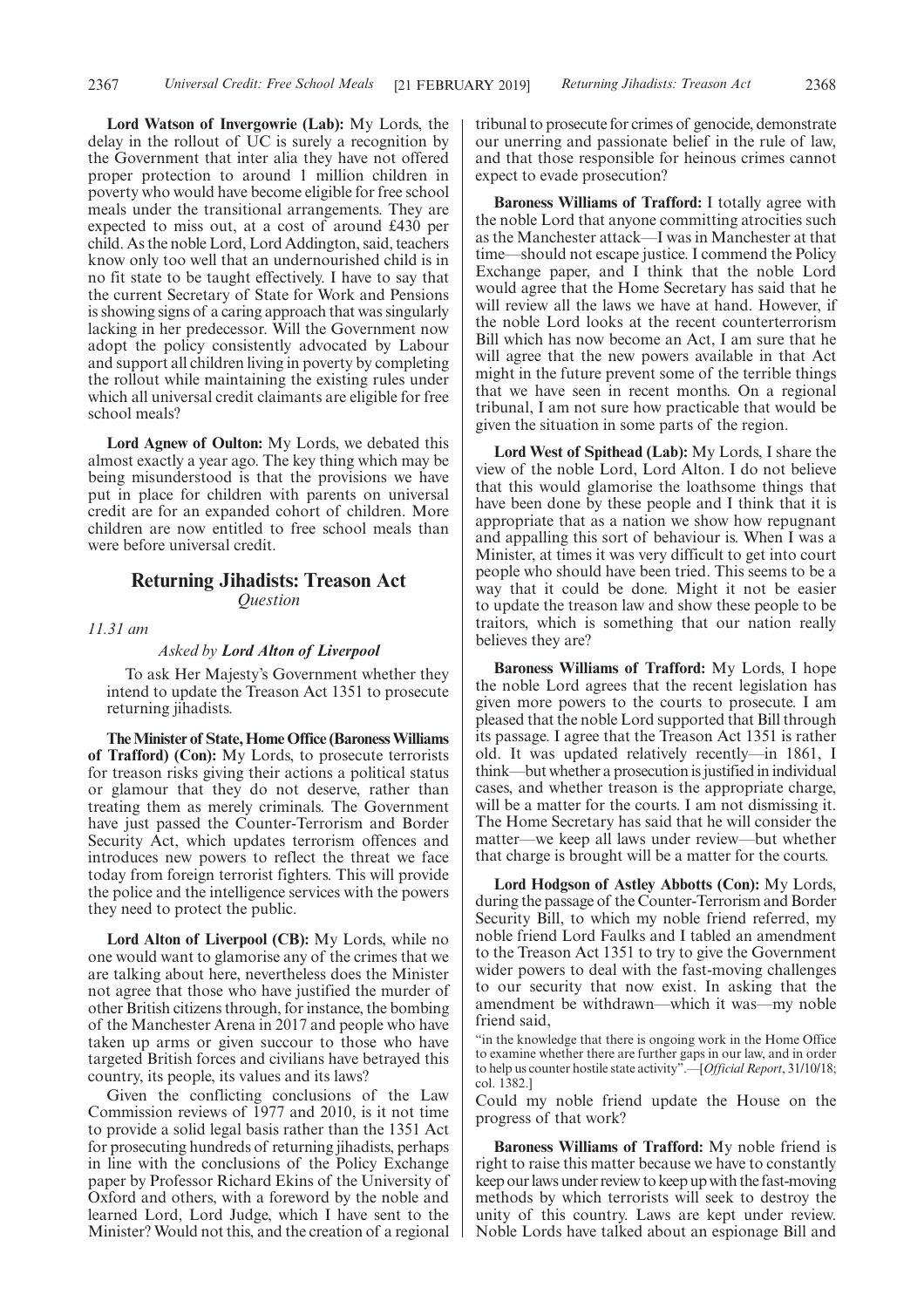[BARONESS WILLIAMS OF TRAFFORD]

a treason Bill. Certainly the CT Bill in which my noble friend took part was significant in updating some of our laws.

**Lord Paddick (LD):** My Lords, yesterday the Minister implied that it was difficult to prosecute those involved with ISIS as we had, in effect, no extradition arrangements with Syria. That is why the Government had to deprive people of their British citizenship. Many of these people want to return to the UK but the Government are preventing them from returning to face justice by depriving them of their citizenship. Is the Government strategy confused or is it just me?

**Baroness Williams of Trafford:** It might be the noble Lord because it is difficult to prosecute people in Syria, where we have no consular access. People have been prosecuted when they come back to this country and have been put into programmes such as Channel to try to rehabilitate them. There are a number of different remedies available to the Government and the Home Secretary to bring people to justice.

**Lord Cormack (Con):**My Lords, is not "a fast-moving Home Office" the ultimate oxymoron?

**Baroness Williams of Trafford:** I do not think so, my Lords.

### **Offensive Weapons Bill**

*Order of Consideration Motion*

*11.38 am*

*Moved by Baroness Williams of Trafford*

That the amendments for the Report stage be marshalled and considered in the following order:

Clause 1, Schedule 1, Clauses 2 to 35, Schedule 2, Clauses 36 to 47, Title.

*Motion agreed.*

# **Healthcare (International Arrangements) Bill**

*Committee (2nd Day)*

#### *11.39 am*

*Relevant documents: 39th and 47th Reports from the Delegated Powers Committee, 18th Report from the Constitution Committee*

#### *Clause 5: Regulations and directions*

*Amendment 26 Moved by Lord Marks of Henley-on-Thames* **26:** Clause 5, page 3, line 36, leave out paragraph (e)

**Lord Marks of Henley-on-Thames (LD):** My Lords, the amendments in this group concern the Henry VIII powers in the Bill. Without going into the details of the drafting of my amendments, because they hang together, I make one central point. It is my contention that, given the breadth of the powers as they currently appear in the Bill, the only Henry VIII powers enabling the Secretary of State to make regulations amending, repealing or revoking primary legislation or EU retained law should be those that are limited to consequential, supplementary, incidental, transitional, transitory or saving provisions. That is quite a wide category for these powers in any case. If when the Bill comes back on Report the Government have changed their position, and the Henry VIII powers in the Bill are limited to those which they can justify in accordance with what I might call a conventional approach to permitting secondary legislation to amend, revoke or modify limited categories of primary legislation, we may change our position.

For the moment, however, we stand by the position taken by the Delegated Powers Committee, which described the Henry VIII powers in the Bill in trenchant terms:

"The Bill contains a Henry VIII power to amend or repeal any Act of Parliament ever passed".

The power may be used for the purposes in Clause 5(3), but those powers are no narrower than the purposes of the Bill as a whole:

"Regulations under section 2 may amend, repeal or revoke primary legislation (a) for the purpose of conferring functions on the Secretary of State or on any other person (including conferring a discretion); (b) to give effect to a healthcare agreement".

These purposes are scarcely narrower, and to describe them as limiting is to misuse the English language. The committee pointed out that the Minister does not give any indication of what primary legislation might in future need to be amended. She said that there may be a need to confer functions on healthcare bodies at some stage in future, to which the committee's robust and, I suggest, accurate response was that the time to confer functions on such bodies is when those bodies are created.

We should all remember why such powers are called Henry VIII powers. Their name is a reference to the Statute of Proclamations of 1539, which effectively enabled the Crown to govern by decree, ordering that proclamations should be obeyed as though they were made by Act of Parliament. Writing in the 18th century in his *Commentaries on the Laws of England*, Sir William Blackstone—after whom the great human rights set of chambers of which the noble Lord, Lord Pannick, is a member is named—described the Act as a statute,

"calculated to introduce the most despotic tyranny; and which must have proved fatal to the liberties of this kingdom, had it not been luckily repealed".

Those words are as true now as they ever were.

I suggest that when it comes to primary EU retained law, the principles are the same. The Constitution Committee report draws attention to the distinction specifically drawn in Section 7 of the EU withdrawal Act between retained direct principal EU legislation and retained direct minor legislation, on which less stringent conditions are imposed for its modification. In this Bill, the Government have simply ignored the distinction.

The Constitution Committee said:

"One of the purposes of drawing this distinction was to make it possible for subsequent Acts of Parliament to afford greater protection to retained direct principal legislation, such as by requiring delegated powers that amend it to be subject to the affirmative procedure".

It continued, in bold: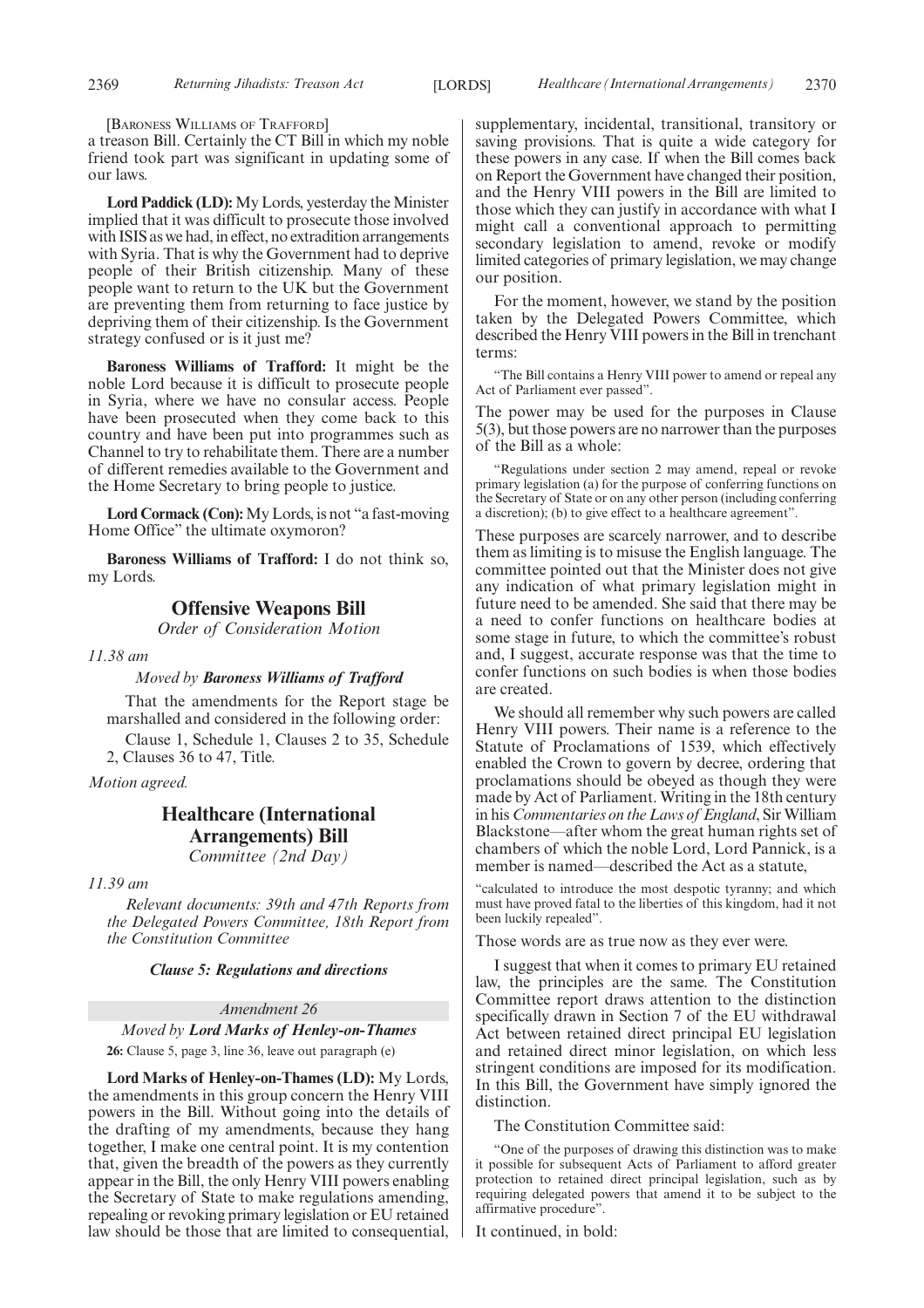"We recommend that clause 5 be amended to reflect the distinction drawn in the European Union (Withdrawal) Act 2018 between principal and minor retained direct EU legislation".

The report drew attention to the fact that the committee had made the same recommendation in its report on the Trade Bill and that the Government, in their response to that report, had accepted it. It went on:

"We recommend that the Government ensures that all future bills that provide for the amendment or repeal of retained EU law include the distinction between principal and minor retained direct EU legislation".

First, why have the Government not accepted the committee's recommendation on this occasion, and, secondly, will the Government commit to complying with the committee's general recommendation in the future?

#### *11.45 am*

I agree with the point made by the Delegated Powers Committee and often made in this House that, if a power is too wide and its delegation is inappropriate, those fundamental defects cannot be cured by making them subject to the affirmative rather than the negative procedure. If they should not be there, they should not be there, and packing them up in an affirmative procedure box does not make them more acceptable.

In other contexts, the noble Baroness has shown herself to be sensitive to the distinction between primary and secondary legislation. Only yesterday, in answer to the suggestion from the noble Baroness, Lady Deech, that regulatory change might be appropriate to alter the 10-year limit for the storage of frozen eggs under the Human Fertilisation and Embryology Act 1990, she said that she did not agree,

"that the regulatory route … would be appropriate, as it was not envisaged at the time of the legislation".

She went on to say that,

"given that this is such sensitive legislation",

the Government and she,

"believe that continuing with primary legislation is appropriate".— [*Official Report*, 20/2/19; col. 2265.]

I urge her to bring pressure to bear on other members of the Government to extend that kind of sensitivity to this Bill, and to accept that the principle is applicable here and that allowing for future regulatory change to primary legislation on an unrestricted basis, as this Bill does, is unacceptable and unconstitutional. I beg to move.

**Lord Lansley (Con):** My Lords, I shall speak to Amendments 37 and 39 in this group, which are in my name. The noble Lord, Lord Marks, has helpfully introduced them in the point he made towards the latter part of his remarks about the distinction made in the EU withdrawal Act between retained direct principal EU law and retained direct minor EU law.

As the noble Lord said, that principal EU legislation should be subject to the affirmative procedure was recommended for the Trade Bill. That was accepted by the Government but has not been incorporated into this legislation. My Amendments 37 and 39 would do precisely what the Constitution Committee recommended on Monday. Happily, I tabled my amendments last week, rather than waiting until after Monday, as that would have been rather late. The amendments would allow the Government to indicate their support for this process. I hope that they are drafted correctly and that they would do the job, but, even if they do not, we will have the opportunity for that to be remedied on Report. I hope that my noble friend on the Front Bench will say that it is the Government's intention to make this change.

Participating in the Committee stages of both the Trade Bill and this Healthcare (International Arrangements) Bill gives one an opportunity on occasion to make a positive comparison between the two. However, it is getting confusing. The Trade Bill is intended to roll over existing agreements and specifically does nothing else. Members—not least on the other side—are spending much of their time trying to persuade the Government that it should include reference to how things should be agreed in the future. The Bill before us creates a power not only to roll over existing agreements but to make new ones. On Tuesday, much time was spent on Members of the House arguing that this was inappropriate and should be left to future legislation. As they say: you cannot have it both ways. But it seems that in this instance, at least on this specific point, we can ask Ministers to change the Bill for this purpose.

I commend to the Front Bench Amendments 37 and 39, which would incorporate an affirmative requirement for amendments to retain direct principal  $E11$  law

**Lord Foulkes of Cumnock (Lab Co-op):** My Lords, I strongly support the amendment of the noble Lord, Lord Marks, and everything he said. I fear that, given the welter of things happening in politics at the moment, this kind of Bill is getting through without proper scrutiny and that many people, in both Houses, do not realise the importance and far-reaching implications of what we are considering. We are therefore very grateful to people like the noble Lord, Lord Marks, for drawing attention to this issue. I am astonished that this has apparently got through unchallenged in the other place. Many of my colleagues—with the notable exceptions of my noble friend Lady Thornton and her colleagues on the Front Bench—have not realised what an urgent matter this is.

I arrived late on Tuesday and was unable to participate in the debate on the first amendment. I missed the wonderful speech by the noble and learned Lord, Lord Judge. He raised the issue again at Question Time today and was answered by the noble Lord, Lord Young of Cookham, who is with us. Astonishingly, as the noble and learned Lord, Lord Judge, said on Tuesday and said again today:

"The harsh reality is summarised in the fact that it is exactly 40 years since the other place rejected a statutory instrument—40 years".—[*Official Report*, 19/2/19; col. 2172.]

For the last 40 years, we have been dealing with legislation without the ability to amend it. Whether the procedure is affirmative or negative—I will come to that later—does not matter: we have not had the opportunity to amend it. What happens? The statutory instrument is drawn up by civil servants and put forward to Parliament by the Government. What is Parliament asked to do? You have to agree it or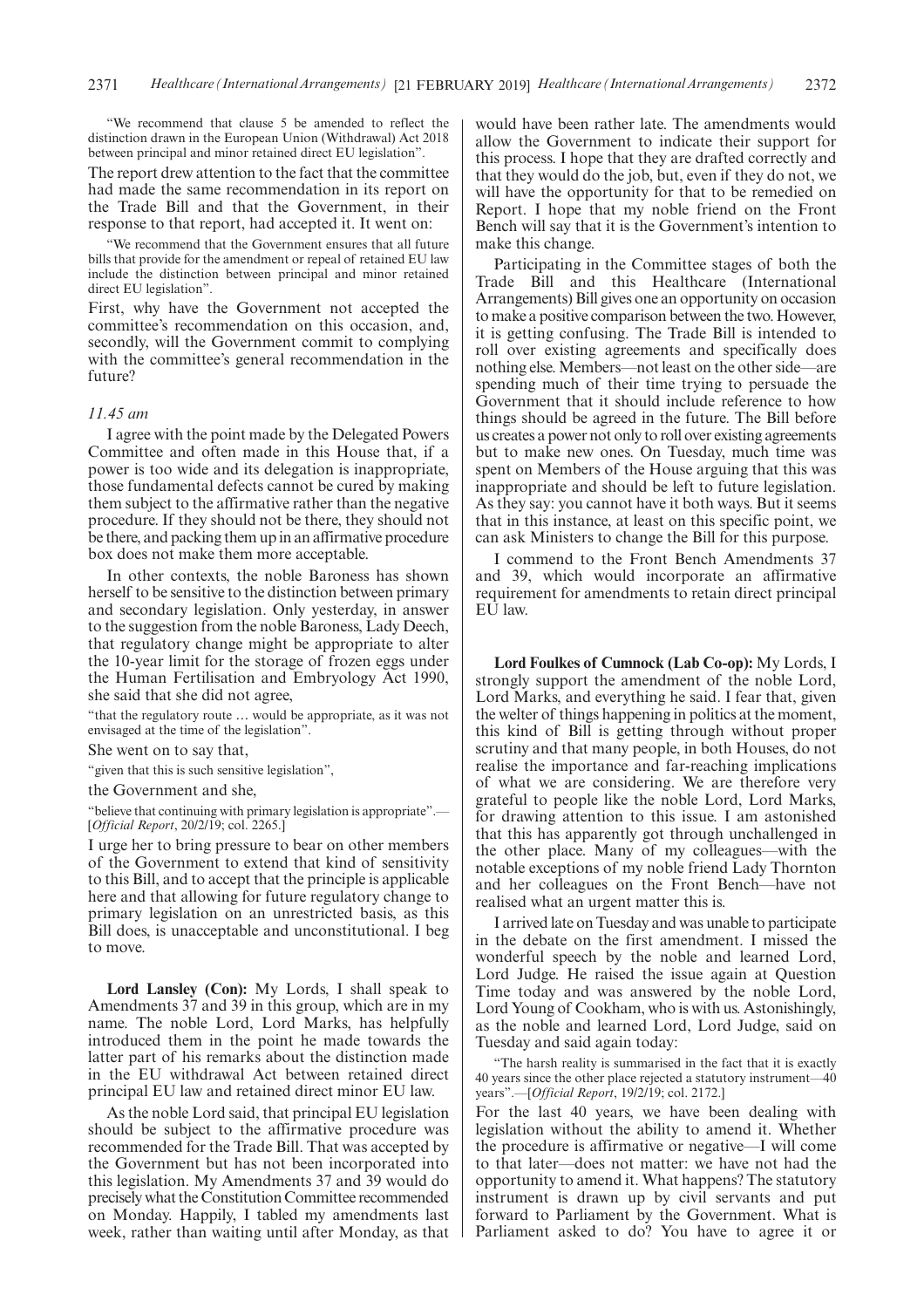#### [LORD FOULKES OF CUMNOCK]

not—and if you do not agree it, you get threats. You get people saying, "This is a killer amendment" or, "This is a killer resolution". That happened yesterday, I think, on a couple of statutory instruments, and the amendments were not moved in the end.

So we have a take it or leave it situation with statutory instruments, unlike with primary legislation. When the subject was raised, the noble Lord, Lord Young of Cookham, said that it was a much wider issue—it had been raised in the wider context. A trickle of SIs has become a flood. More and more issues that ought to be dealt with by primary legislation are being dealt with by secondary legislation. The more that happens, the bigger the transfer of power from the legislature to the Executive. That is exactly what the Government are doing. I ask them to think carefully. This Conservative Government will not be in power for ever. I hope some people agree with me on that—somebody say, "Hear, hear".

#### **A noble Lord:** Hear, hear!

**Lord Foulkes of Cumnock:** Thank you. I wonder what the noble Baronesses, Lady Blackwood and Lady Manzoor, and the noble Lord, Lord Young, think of the possibility of my good friend Jeremy Corbyn bringing in legislation through statutory instrument after statutory instrument without any ability for scrutiny by a Conservative Opposition. That has to be thought about. This is a parliamentary democracy and people have to think about that and about what they are storing up for themselves. That is exactly what is happening.

I go back to the excellent speech by the noble and learned Lord, Lord Judge. He said:

"A late Victorian, or maybe Edwardian, professor of history described Henry VIII as 'the mighty lord who broke the bonds of Rome', but even Henry VIII was compelled to do it through express, primary legislation enacted in the Reformation Parliament. On one view, it may be a misdescription to call this a Henry VIII clause. Bearing in mind that it applies to both UK and EU primary legislation, perhaps in this context it is a Henry XVI clause".—[*Official Report*, 19/2/19; col. 2171.]

That was a wonderful description.

Earlier, at Question Time, the noble and learned Lord said that we might issue a stamp commemorating 40 years since the last statutory instrument was overturned by the other place. We all thought that was very amusing and it was a lovely description, but it is a very serious matter. I understand the take it or leave it approach to appropriate secondary legislation, but when the issues considered ought to be dealt with through primary legislation, we get into very dangerous territory indeed. I hope the Minister, in the context of this Bill, and the Government, in the wider context of other Bills, will realise the constitutional implications of what they are proposing and that their short-term political expediency will have some long-term consequences that they might live to regret.

**Lord Butler of Brockwell (CB):**My Lords, I agree with the noble Lord that our parliamentary processes for dealing with statutory instruments are unsatisfactory—in particular, that we cannot amend them. But is not the remedy in Parliament's hands? If we were a little bolder and rejected some statutory instruments, it would not be difficult for the Government to reintroduce them in an amended form. The amendment could be very slight. It seems that statutory instruments are necessary, particularly when we are dealing with all those that result from our leaving the European Union. Therefore, we need to look very carefully at the parliamentary process for dealing with them. It seems, as the noble Lord, Lord Young of Cookham, said at Question Time, that this is in Parliament's hands. We could be bolder and achieve the objective of amending statutory instruments by rejecting some of them.

**Lord Mackay of Clashfern (Con):** My Lords, it is important to realise that statutory instruments are a very useful way of dealing with particular situations, but of course it is extremely important that the powers to make these instruments are properly scrutinised and narrow. As the noble Lord, Lord Wilson of Dinton, said on the previous day this Bill was being considered, in his day parliamentary counsel would say, "What do you want to use this for?" If the reply was, "I'm not sure", they would say, "Well, in that case I'm not drafting it until you know what it is for".

#### *Noon*

It is extremely important that these provisions are not too wide. Two questions have been raised in connection with this Bill, one of which was raised by my noble and learned friend Lord Judge and spoken to by others, including the noble Lord, Lord Wilson. The second question concerns the scope of the Bill. It is said that this is a Brexit Bill. Well, it is, in the sense that it is occasioned by the need for a provision dealing with this matter having arisen from Brexit, but I see no reason why the scope of the Bill should be restricted to other European countries, nor why this problem cannot also be addressed in relation to other possibilities, so long as the powers given are properly restricted. The amendments that the noble Lord, Lord Marks, referred to are examples of provisions that are much too wide. The problem is that if you try to do this too widely, you damage the argument for the scope. If the Bill properly restricted the powers that arise in connection with really intimate and particular matters, you would support the argument for the wider scope.

My experience of the amending of statutory instruments, which is rather long, is that if the thing has to be amended, it is much better to send it back and let it be reconsidered. That is the real purpose of the way the system was developed: that you do not allow an instrument to pass which is defective; rather, you should throw it out and let the Government amend it.

**Lord Foulkes of Cumnock:** I was going to intervene in the speech of the noble Lord, Lord Butler, but this applies equally here. I have to be careful not to give away too many secrets and internal arrangements, so this is a purely theoretical example. Certainly that can be done, but if a Chief Whip tells you that voting against this is a fatal Motion and urges you not to do it, when that kind of situation builds up it is very difficult. It may well happen. It may already have happened, without giving too much away.

**Lord Mackay of Clashfern:** If a defect was pointed out in a statutory instrument, I would consider that a matter for stopping it going forward. Most of the arguments I have heard in recent times do not point to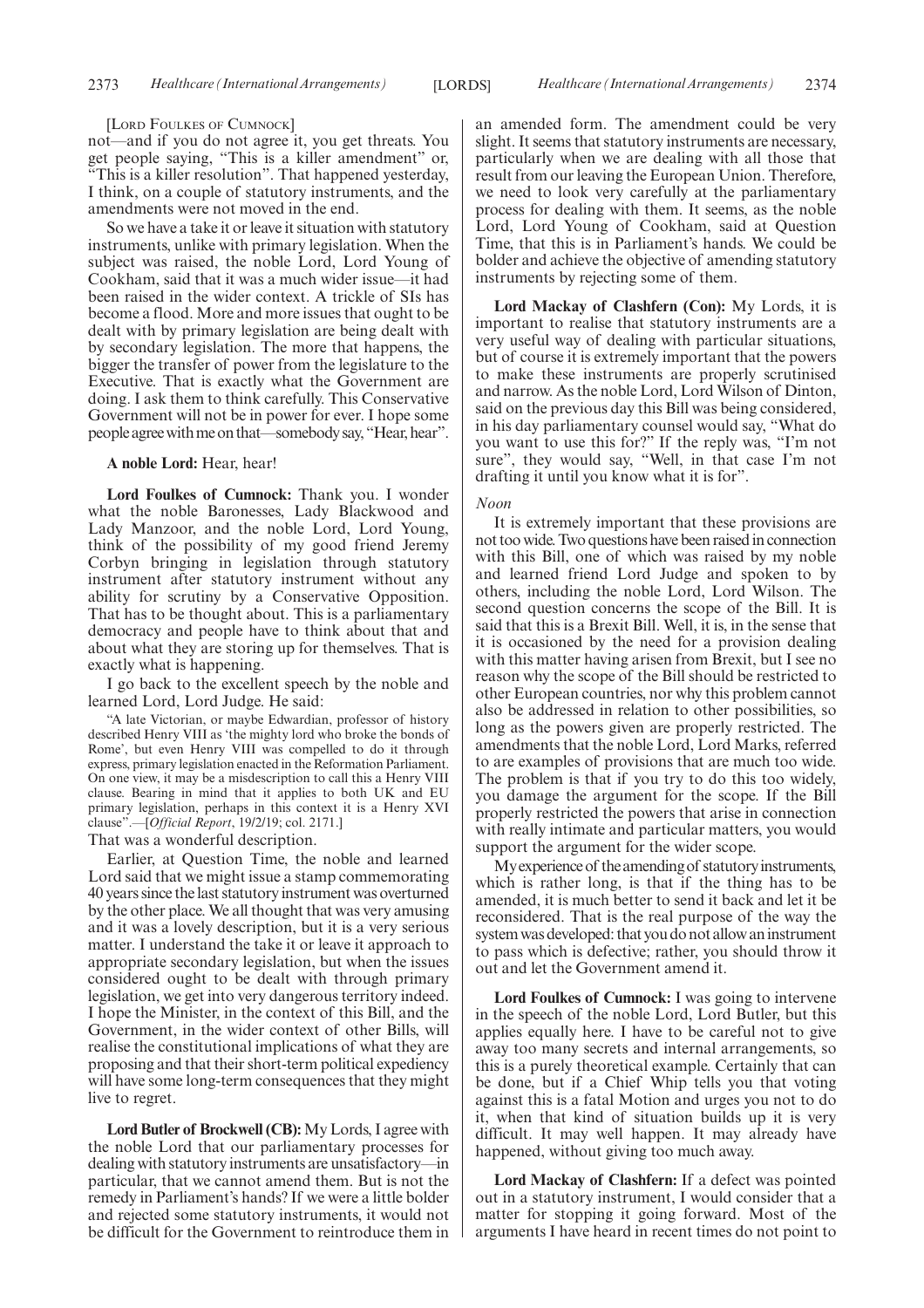any mistake in an instrument. They are more theoretical. I do not wish to examine them in detail—I have done that once—but it is important. That is what was proposed when these instruments were originally laid. It is much easier to amend an instrument by taking it back and starting again than with an Act of Parliament. That is the appropriate procedure for correcting a defective instrument, and it happens, not necessarily formally, but quite often instruments are withdrawn when a mistake is pointed out; they get round to writing it again and hopefully the second time it is improved.

**Lord Hope of Craighead (CB):** My Lords, it is perhaps worth mentioning Amendment 28 in the name of the noble Lord, Lord Patel, which was covered by the noble Lord, Lord Marks of Henley-on-Thames, because he directs our attention to a quite extraordinary provision. On page 3 of the Bill at line 40, we are asked to approve Clause 5(3), which allows regulations to be made amending, repealing or revoking,

"primary legislation … for the purpose of conferring functions on the Secretary of State or on any other person".

That is extraordinarily wide. I can understand conferring powers on the Secretary of State but why "on any other person", given that the subsection then adds "(including conferring a discretion)"? That really is the most extraordinarily broad provision, which should be looked at very carefully.

**Lord Patel (CB):** I thank my Convenor, the noble and learned Lord, Lord Hope, for bringing attention to my amendment. I will be briefer than brief because the noble Lord, Lord Marks of Henley-on-Thames, not only introduced my amendment but spoke to it. My purpose in tabling Amendment 28 was to bring attention to exactly what the noble Lord and the noble and learned Lord have just said: it is an extraordinary power to take. I fear that it is this kind of power that led the Constitution Committee to suggest that the only way for Parliament to scrutinise the Bill subsequently might be to introduce such a draconian provision as a sunset clause; I say draconian because I am worried that it may have other implications. As I said on Monday, I worry that that will affect what the agreements in the future might do, particularly with the EU. But we will no doubt have another opportunity to discuss that.

**Lord Lansley:** For completeness, in relation to Amendment 28, which would remove subsection (3), it should be recognised that the power to which the noble and learned Lord, Lord Hope, referred is for the purpose of giving effect to a healthcare agreement. It is not for any other purpose, so if it was not in pursuance of a healthcare agreement the power would not be available. Albeit that healthcare agreements may in themselves be relatively wide-ranging, the power can be used only for that purpose.

**Lord Patel:** My Lords, I am not too sure about that because the Delegated Powers and Regulatory Reform Committee said in its report:

"The Minister does not give any indication of what primary legislation might in future need to be amended".

**Lord Lansley:** But subsection (3) is clear: this is a power to amend primary legislation,

"for the purpose of conferring functions on the Secretary of State … to give effect to a healthcare agreement".

The noble and learned Lord will know that that at least limits the scope.

Lord Hope of Craighead: The noble Lord, Lord Lansley, raises an interesting point. It is something that should be clarified by better drafting. Splitting things into subheads, as is done frequently throughout the Bill, tends in some ways to open up the arguments to which the noble Lord, Lord Patel, has drawn attention. As I think I have mentioned to the Minister outside the Chamber, the way these provisions are drafted in this cumulative form is rather unfortunate because if they are read together in a single sentence they can be narrowed down, whereas if they are separated out it suggests that paragraph (a) has a life of its own, so one may wonder what "any other person" can possibly refer to. I hope that the Minister will take these points away and ask the draftsmen to look more carefully at how the Bill is drafted, particularly when using that style of drafting.

**Baroness Thornton (Lab):** My Lords, this has been a very powerful and useful debate to have as a precursor to the one we are about to have, where we will again address the nature of the powers in the Bill. I enjoy it very much when noble Lords such as the noble and learned Lord, Lord Hope, use the words "rather unfortunate". Of course, in House of Lords-speak, which the Minister will become accustomed to, it is a very serious thing to say of a piece of legislation that its drafting is rather unfortunate. I want to say how much I appreciated the interventions from the noble Lord, Lord Butler, and the noble and learned Lord, Lord Mackay of Clashfern, to whom I always listen most carefully.

My noble friend Lord Foulkes referred to discussions that may take place outside this Chamber on whether statutory instruments should be referred back, but actually we know from the past that, when your Lordships become exercised about a statutory instrument, we see threats in the press about our existence and, "How dare they!". That is a serious problem, so I think there is an issue that we need to address that is broader than just this Bill.

**Lord Butler of Brockwell:** It seems to me that the situation is exactly the same with amendments to primary legislation. Governments will often put pressure on their Back-Benchers to support it, but very often the Government are defeated on amendments and legislation is thereby improved. I cannot see why the same thing should not happen with statutory instruments.

**Baroness Thornton:** The noble Lord and I absolutely agree about that, and the noble Lord is quite right. I am not saying that one would bow to that pressure at all. Your Lordships' House has a proud record of persuading the Government to change both statutory instruments and primary legislation with regard to the powers that they have.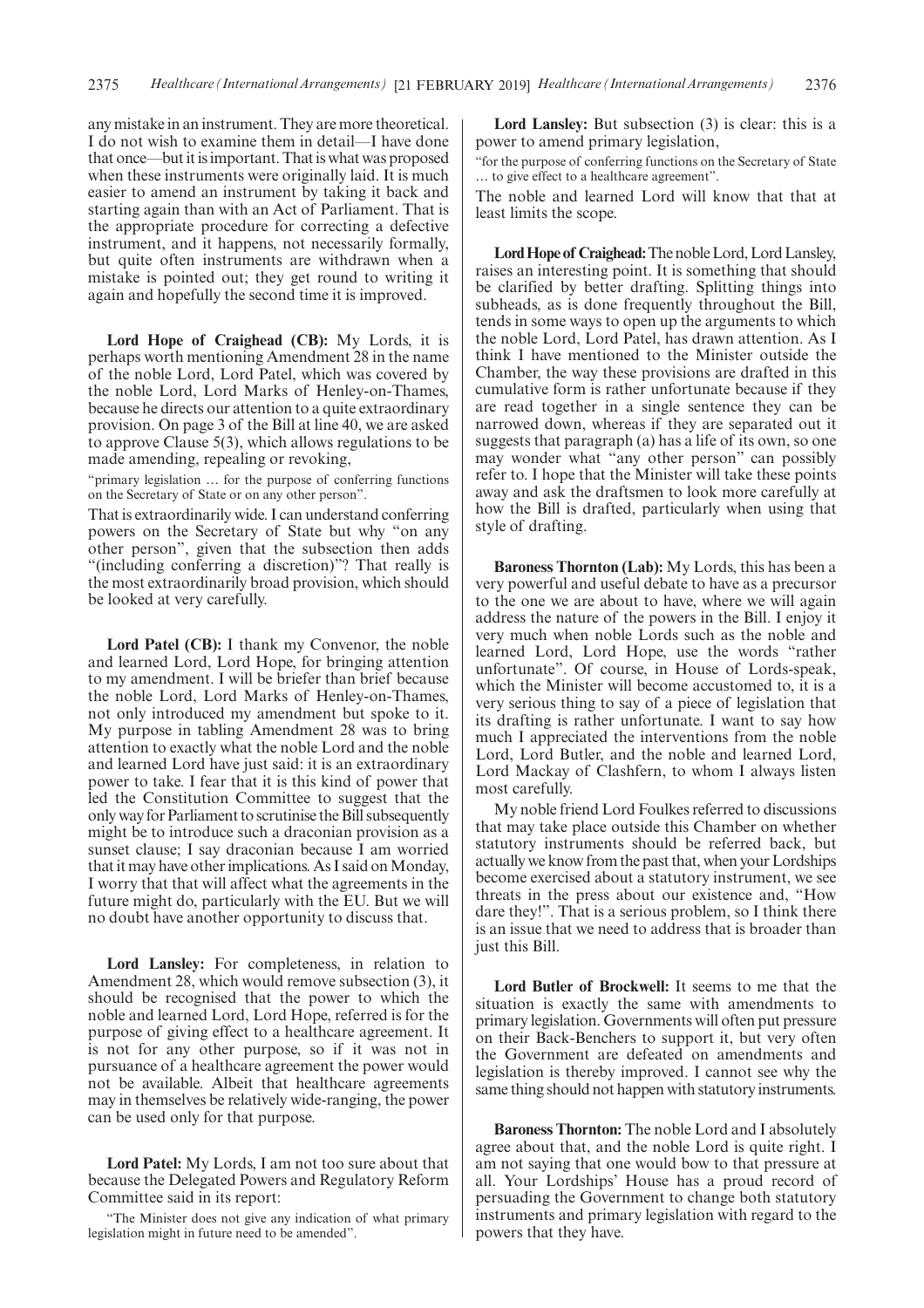#### [BARONESS THORNTON]

I shall say one final thing. It is not the case that these issues were not raised by my honourable friends in the House of Commons; in fact, they were. Indeed, the Delegated Powers Committee's first report on the Bill was quoted extensively in Committee in the Commons; unfortunately, the votes were not there to carry its effects through. We might think about changing that at a later stage in the Bill.

**TheParliamentaryUnder-Secretaryof State,Department of Health and Social Care (Baroness Blackwood of North Oxford) (Con):** My Lords, I thank the noble Lord, Lord Marks, for Amendments 26, 29, 30 and 31, the noble Lord, Lord Patel, for Amendment 28, and my noble friend Lord Lansley for Amendments 37 and 39, and all noble Lords who have participated in this debate, which has been very robust.

These amendments seek to address concerns raised about the ability to make consequential changes to primary legislation using regulations under the Bill. I reassure noble Lords that the Government have been listening closely to these concerns, some of which—as the noble Lord, Lord Marks, put it—were trenchantly expressed earlier in Committee, and I want to continue these conversations as we move towards Report.

That said, I would like to take this opportunity to provide some context to the approach we have taken in the Bill. The Henry VIII powers in this Bill are not free-standing; they flow directly from the delegated powers in Clause 2(1)—which I know has also met with a little bit of disapprobation. The noble Lord, Lord Butler, recognised the importance of parliamentary scrutiny, and we do as well. We recognise the concerns over the Henry VIII powers, and the Bill has been drafted to ensure that regulations making such changes would all be subject to the affirmative procedure. The intention of including this power to make consequential changes to primary legislation is simply to ensure that healthcare agreements are implemented in an efficient and effective way.

There is a broad legislative landscape which currently implements reciprocal healthcare arrangements with the EU. It currently includes EU law, as well as domestic primary and secondary legislation. In implementing future comprehensive healthcare agreements, it may be necessary to amend different types of legislation so that we can operationalise things domestically. In the past when we have implemented international healthcare arrangements, amendments were needed to primary legislation. For example, when we implemented the EU cross-border healthcare directive in 2013, we needed to insert discrete new sections into the National Health Service Act 2006. With that specific experience in mind, we felt it was important that the Bill was able to amend primary legislation because it seemed likely that it would be necessary in order to implement future agreements, albeit in very restricted circumstances and subject to the affirmative procedure.

We can give some reassurance that this is not a stand-alone power and it will not need to be used in the vast majority of regulations made under the Bill. Our intention in including this was only to ensure that the statute book is coherent when implementing future arrangements under the Bill. I recognise that there is serious concern from noble Lords on this matter, and am grateful for their thorough scrutiny so far. I give my reassurance that the Government have listened carefully and we will welcome further discussion on this critical issue before Report.

On my noble friend Lord Lansley's Amendments 37 and 39, it is only right that parliamentary time is allowed for regulations that need enhanced scrutiny, but it is not appropriate for all regulations. The concept of retained EU law was introduced in the European Union (Withdrawal) Act 2018. The issue of the status of retained EU law was considered during the passage of that Act, which I am sure my noble friend was involved in. As a result of those considerations, the EUWA set out bespoke rules determining how types of EU retained law might be modified. This was set out in Section 7 of and Schedule 8 to that Act, as I know the noble Lord is well aware. Crucially, the EUWA does not require that all amendments to retained direct principle EU law must be subject to the affirmative procedure. That is true both in relation to regulations made under the EUWA and regulations made under other pieces of legislation, such as this Bill. As such, I hope noble Lords will agree that it is reasonable that we should follow the rules set by the Act—which ultimately was debated and passed by this House—in order to ensure coherence. The EUWA gives flexibility for future legislation to provide for this level of parliamentary scrutiny, which is considered appropriate. That is what we have done in this Bill.

#### *12.15 pm*

I shall certainly—as the noble and learned Lord, Lord Hope, has said—be considering all the issues that have been raised in this debate, and taking them away. I hope that the context that I have given of the strictly limited intended use of the Henry VIII powers and the reasoning that we have used for EU retained law has been helpful; and that our commitment to engage with noble Lords further on this critical matter will mean that the noble Lord is able to withdraw his amendment.

**Lord Foulkes of Cumnock:** The Minister has been very helpful and said that she will consider the points raised. Am I raising my hopes too high by expecting that the Government may come forward with some amendments on Report?

**Baroness Blackwood of North Oxford:** The noble Lord is right to expect that I will take these questions away and consider them.

**Lord Marks of Henley-on-Thames:** My Lords, I am very grateful to the Minister for assuring us that she is listening to the criticisms, that the Government have seen the point of them, and that she will consider them before Report. In those circumstances, I invite the House to accept my withdrawing the amendment. It is not enough to give assurances on how the Government intend to use the powers, for all the reasons we canvassed on Tuesday. It is important that the Government consider how far the powers need to go and how far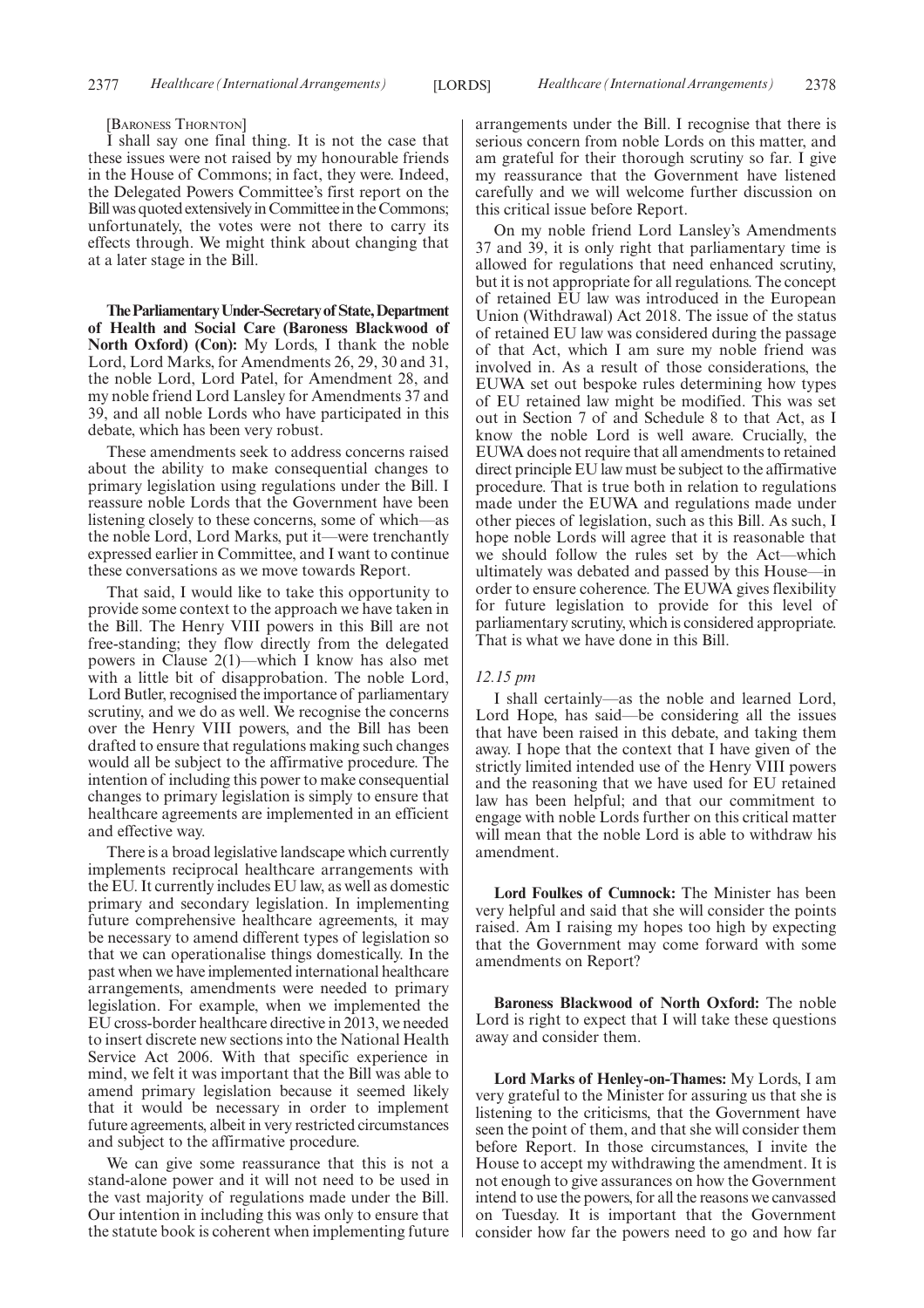they can be limited, in order to achieve the object that the Minister seeks to achieve—and only the object that she seeks to achieve. If the Bill comes back limited in that way, the Minister may well get a much more favourable wind when she seeks to put such a power through on Report.

I also suggest that the Minister asks the noble Lord, Lord Wilson of Dinton, whether there is now a parliamentary barrister acting as parliamentary counsel who will take the same rather tough view on the extent of powers that are taken as that consulted by him when he was a junior official. It is that kind of rigour that is necessary and must be brought to bear upon the powers.

RegardingthepointmadebythenobleLord,LordLansley, and the response by the noble and learned Lord, Lord Hope, it seems that a greater use of appropriate conjunctions, making clear when "and" is meant and when "or" is meant, would help in Clause 5 and Clause 1. A little bit of English grammar might go a long way to improving this and other legislation. I beg leave to withdraw the amendment.

*Amendment 26 withdrawn.*

#### *Amendment 27*

#### *Moved by Lord Lansley*

**27:** Clause 5, page 3, line 37, at end insert—

"( ) A statutory instrument containing regulations made under section 1 which are not made in respect of continuity healthcare agreements may not be made unless a draft of the instrument has been laid before, and approved by a resolution of, both Houses of Parliament.

**Lord Lansley:** I am grateful for the opportunity to move Amendment 27, which is linked with Amendment 41. Noble Lords will recall that at Second Reading and again on Tuesday there was considerable debate about the distinction between agreements which are effectively rolled over—existing agreements the purpose of which is to replicate the EU reciprocal healthcare agreement presently in place—and other agreements made under this legislation. In the previous group of amendments, we discussed the Henry VIII power and in what circumstances it should be applied. This is different. From my point of view, this group is about which agreements should be subject to what procedure by way of parliamentary scrutiny where implementing legislation is required in relation to them.

After our debate at Second Reading, it struck me that a clear distinction should be made with what I call "continuity healthcare agreements", which, as one will see if one looks at Amendment 41, are defined as agreements the purpose of which is to replicate the terms of agreements made presently under the EU social security regulations as there specified. Those are continuity healthcare agreements; they are being rolled over. They are not novel and do not bring new issues to bear. I think that their purpose is entirely agreed: we want to make it swift and certain that existing rights under EU reciprocal healthcare are reproduced in future and implemented rapidly. So it seemed perfectly reasonable for those agreements to be subject to the negative procedure. Therefore, if we could define continuity healthcare agreements in Amendment 41, it would enable those that are not continuity healthcare agreements to be subject to the affirmative procedure. That is what Amendment 27 would do; it would require the additional time and scrutiny to be devoted to where there was a newhealthcareagreement—or,asithappened,asubstantial amendment to an existing healthcare agreement.

I am not sure that the drafting will necessarily meet with my noble friend's approval, but my purpose at this stage is to establish the principle that there are two kinds of healthcare agreement. We spent a lot of time on Tuesday arguing whether any extension of the powers beyond existing agreements was desirable and I do not want to re-enter that debate today. However, if we proceed down this path with this Bill, substantially amending existing reciprocal healthcare agreements or adding new ones, we should make a distinction between rollover agreements—that is, continuity healthcare agreements—and those which have substantial changes in them. So I commend Amendment 27 to my noble friend and beg to move.

**Lord Foulkes of Cumnock:** My Lords, I will make a couple of apologies. The first is to my noble friend Lady Thornton. She is absolutely right about our colleagues in the House of Commons anticipating this problem and the wide powers in this Bill. I accept her correction. Indeed, it was my noble friend who alerted me to the powers in the Bill and got me involved—she may be regretting it now, but I am grateful to her. I apologise also to the Minister for not being able to get to the meeting that she arranged with the noble Earl, Lord Dundee, and the noble Lord, Lord Marks. I was invited, but we had a very long Labour group meeting yesterday. I will not go into any of it in any detail whatever, because I am bound to total secrecy—but you can imagine what fun it was.

I want to deal with the distinction between negative and affirmative instruments. In my previous speech I expressed concern that statutory instruments are being used more and more, and inappropriately. Here, at least affirmative resolutions are better than negative instruments. As things stand, the Secretary of State has very extensive powers through this Bill. As the Delegated Powers and Regulatory Reform Committee said, they are of "breath-taking scope". If all future legislation relating to the Bill were to be laid through a negative procedure, parliamentary accountability and scrutiny would be further—and substantiallyundermined. Introducing the made affirmative, as per the amendment, would be in line with the majority of other legislation. Crucially, the Government could not legislate in the knowledge that they would not face parliamentary scrutiny. The Government argue that the absence of scrutiny will relate mostly to administrative actions. However, given the breadth of the Secretary of State's powers, the negative procedure could easily be misused.

In her concluding remarks at Second Reading, the Minister, the noble Baroness, Lady Blackwood, said that she had heard,

<sup>&</sup>quot;noble Lords' preference for wider use of the 'made affirmative' procedure, which I will reflect on more as we head towards Committee".—[*Official Report*, 5/2/19; col. 1487.]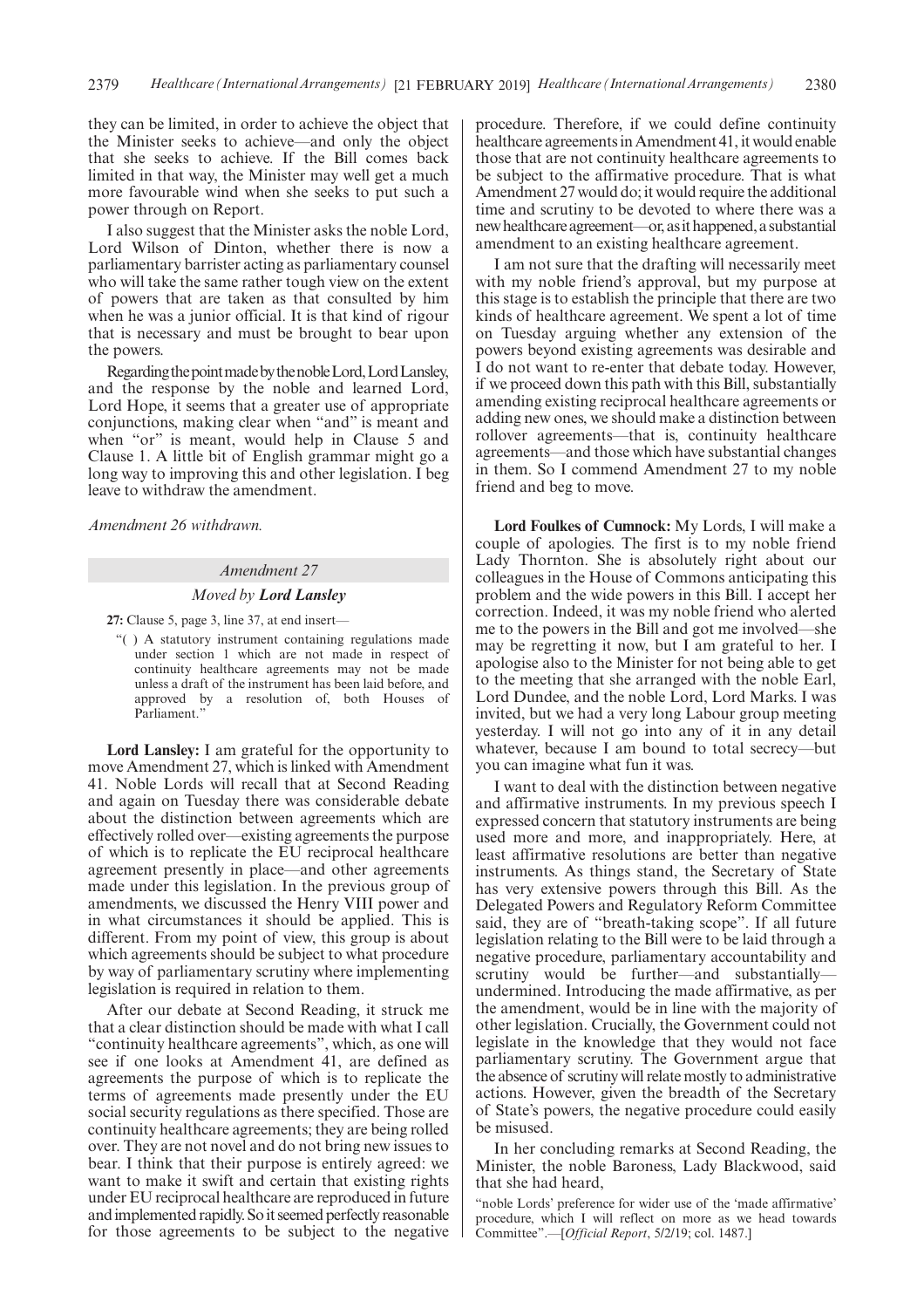[LORD FOULKES OF CUMNOCK]

We are in Committee now, so will she tell us the result of that reflection—or will we have to wait further to find out about it? The BMA echoed this stance and insisted that,

"any new powers granted to the Secretary of State are proportionate, subject to thorough scrutiny, and that all regulations are subject to the affirmative procedure in Parliament".

I hope that we will get that assurance.

I return finally to that wonderful speech by the noble and learned Lord, Lord Judge, on Tuesday— I have quoted from it twice or three times already. He said:

"I will try not to bang on any longer".

I will try not to bang on too long as well.

"If we had time and exit day was further away, I should propose that this Bill should be sent packing back to the Government to redraft it and produce a Bill that is constitutionally acceptable".

"Hear, hear", I say to that.

"That option is not open. The healthcare of our citizens in Europe, and EU citizens here, must continue and survive".—[*Official Report*, 19/2/19; col. 2172.]

That is what we face. It is a gun pointed at our head: "If you do not agree to this, we are going to go out of the European Union with a bang and our people will suffer". That gun is being put to our head. It is a pity that it is, otherwise I would support the noble and learned Lord, Lord Judge, in getting rid of Clause 5 altogether. In the meantime, all we can do is try to improve it a bit, and I hope that the Minister will give us an assurance that the statutory instruments will be of the affirmative nature rather than the negative one.

**The Earl of Dundee (Con):** My Lords, I shall speak to Amendment 34. Reflecting concerns about the wide scope of regulations, it seeks for them to be subject to affirmative rather than negative procedures. That, in turn, would enable Parliament to exercise more scrutiny.

However, this aim should perhaps be viewed in three different contexts. The first context is reciprocal healthcare arrangements between the United Kingdom and the European Union. The second is arrangements between the United Kingdom and countries outside the European Union. The third is other possible ways and means, apart from affirmative or negative procedures, for redressing what so far may appear to be an imbalance, with too many powers given to the Secretary of State and too little influence assigned to Parliament.

On reciprocal healthcare plans between the United Kingdom and the European Union, the Minister will be right to caution that we should retain negative procedures. After a healthcare agreement is in place, those would be better able to avoid uncertainty and time delays in order to protect the interests of all direct participants within the new scheme.

Yet reciprocal healthcare arrangements between the United Kingdom and the European Union are a different matter. Does the Minister concur that in that regard there is a strong case for replacing the use of parliamentary negative procedures with affirmative ones, and that to do so would provide a more acceptable balance between the influence of Parliament, which becomes greater, and not putting people at risk within the new scheme?

#### *12.30 pm*

Then, apart from affirmative and negative procedures, other expedients might serve to reduce the perceived anomaly or imbalance that from the Bill the Secretary of State has too many powers and Parliament too few. The noble Lord, Lord Foulkes of Cumnock, has already referred to the noble and learned Lord, Lord Judge, and all other noble Lords who have collectively expressed concern about this. Therefore, might the Minister be able to say in what way and to what extent she could achieve some accommodation between now and Report?

**Lord Marks of Henley-on-Thames:** My Lords, I will speak briefly to Amendments 35 and 36 in this group, which are in my name. What I say is entirely without prejudice to what I said on the last group: changing the procedure does not make it acceptable for statutes to include fundamentally inappropriate delegations such as are included in the Bill. Nevertheless, we are now considering the Bill and the breadth of the powers as currently drafted, particularly those in Clause 2.

In that context, I draw attention to the use of the ghastly phrase "for example", to which the noble and learned Lord, Lord Judge, drew attention on Tuesday. To allow for the widest possible powers, and then to introduce them in a clause that starts:

"Regulations under subsection (1) may, for example",

showing therefore that the powers are entirely unlimited, is completely unacceptable. However, that is the background against which we are considering the question of the appropriate procedure.

I do not believe that any regulations should be made under the Bill unless they are made by affirmative resolution. Should the Government come back on Report with a Bill in which the powers of the Minister are appropriately circumscribed, there may be a case for some regulations of a minor nature to be amenable to the negative resolution procedure.

In particular, I listened with care to what the noble Lord, Lord Lansley, said when he drew a distinction between rolling over agreements that already exist in the regulations in relation to the EU-EEA-Switzerland agreements and others that we already have, and making new agreements and regulations in relation to them. That may be a point on which a distinction can be drawn, and no doubt the Minister and her colleagues will consider it as a possible distinction. Generally speaking, however, regulations of this type ought to be by affirmative resolution.

If, later on, we are looking at a very different Bill, I ask the Minister and her colleagues to consider the Delegated Powers Committee's *Guidance for Departments* when determining how the procedures should be adopted, which procedure should be adopted, and the criteria that should be applied in choosing them.

**Lord O'Shaughnessy (Con):** My Lords, I will speak briefly on my noble friend Lord Lansley's Amendments 27 and 41. Noble Lords will know that because of my role as a Minister up until the end of last year, I find some of the provisions in the Bill rather more defensible than do other noble Lords, and I know that that is a minority opinion. Nevertheless, the Minister has said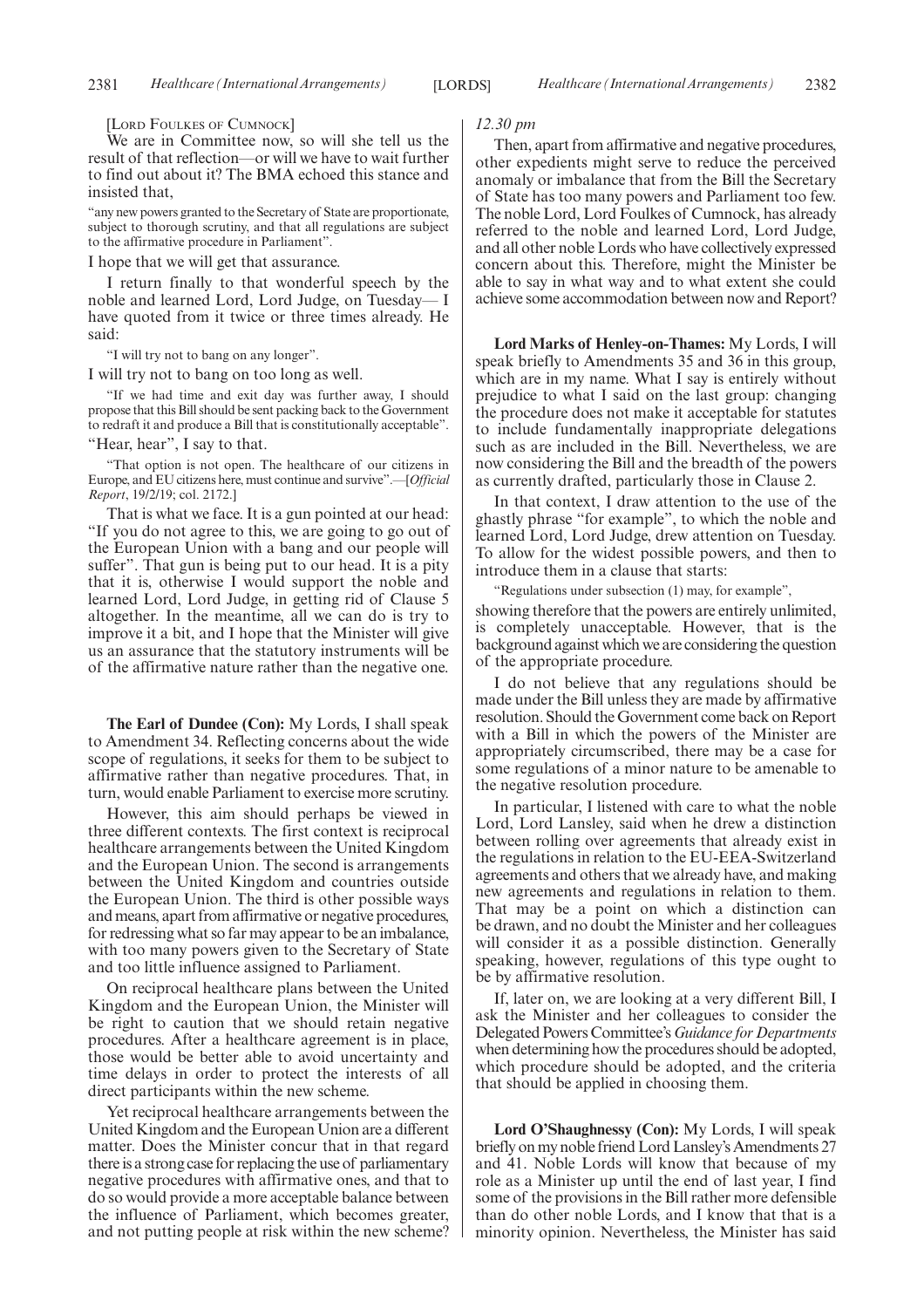that she will reflect on the House's strength of feeling, and of course she has much greater wisdom than me on these matters.

I was struck by some comments made by my noble and learned friend Lord Mackay of Clashfern on the last group, when he talked about the scope of the Bill; that is relevant to the context of the amendments laid by my noble friend Lord Lansley. That is the point I was trying to make on Tuesday: there is no reason a priori why the Bill should not have a broader scope. As my noble friend pointed out, in other contexts, the House is arguing that similar Bills ought to, but it follows from that that the functions carried out as a consequence of the Bill are of two distinct types. One concerns what my noble friend called rollover Bills, to provide continuity with the EEA and Switzerland; the other concerns new arrangements—not necessarily with new countries but of a new and deeper kind. Clearly, that will be taking on a relationship that does not have precedent when it comes to dealing with individual countries, even if it has precedent as modelled on those available with the EEA and Switzerland.

My noble friend's logic in thinking about how the regulation-making power ought to reflect that distinction is therefore sound. Clearly, there needs to be sensitivity. That is reflected in the timeliness and urgency of what we need to do for one set of circumstances and what we might want to do with the longer-term global role.

I am sure that the Minister will reflect carefully on the amendments. If the goal of the Bill should be to give us the broad scope, as I still believe, not only to deal with the consequences of leaving the European Union but to build a different, broader, more global set of relationships, which I think is the kind of network the House supports, there is a compelling case for my noble friend's argument for a differentiated approach. Whether the specifics are right, I do not know; others will be in a position to judge. I look forward to hearing the Minister's comments on the amendments.

**Baroness Thornton:** Listening to the noble Lord, Lord O'Shaughnessy, I reflected on our debates on Tuesday. I think he is again making the argument for two Bills, but there we go. He is quite right about differentiation. I thank the noble Lord, Lord Lansley, for introducing this group of amendments, all of which seek to curb the powers of the Secretary of State under Clause 5. I shall speak to Amendment 33 in this group. It would ensure that amendments are made under the affirmative procedure. We have sought to use the affirmative procedure in the event of no deal, which would enable the Government to bring in replacement bilateral arrangements immediately. That is because we are concerned that delays under the draft procedure would leave British and EU citizens not covered by a health agreement, with serious implications.

This group of amendments points in the same direction and comes from every part of the House. They broadly agree with both the Delegated Powers Committee and the Constitution Committee reports. As noble Lords have said, the Henry VIII powers in Clause 5(3) and (4) provide for regulations to amend, repeal, revoke or retain EU law. I very much welcome the fact that the Minister said in our previous debate that she intends to consider what has been said. I will resist the temptation to quote what the Constitution Committee said about this, because I know that noble Lords have read its influential reports at length.

These powers have been mentioned by noble Lords all the way through Committee. Clauses 2 and 5 are particularly worrying, to put it mildly. What concerns me is the Government's reaction to the legitimate concerns expressed so clearly by both those highly regarded Lords committees, on whose advice we depend for our scrutiny of legislation. They overuse the words "flexibility and capability" and argue that the Bill must be forward-looking and needs those powers to provide that flexibility and capability. I was reminded of the previous general election, when the Conservative Party coined the phrase "strong and stable". It did not convince anybody, and I am not sure that "flexibility and capability" is convincing noble Lords as a reason for the powers. It is a good reason for what the Government want to achieve, but as a justification for the powers in the Bill, it is not compelling.

The noble Baroness now seems to have realised that in every part of the House, including on her Benches, we take these matters particularly seriously. That is not because there is a desire to stop the Government acting—absolutely not at the moment. It is because our system of checks, balances and accountability requires legislation to be subject to proper scrutiny, in order to safeguard citizens from the tendency of Governments—all Governments—to charge on and ride roughshod, implementing their wishes without let or hindrance.

I know that some officials see this as a kind of game or tussle to see what they can get away with, particularly at the moment, but as the noble Lord, Lord Wilson, wisely said on Tuesday, you cannot put these powers in because they might just be useful. Although I will resist joining the noble Lord in repeating the words of Margaret Thatcher, I agree with his sentiment that the Bill as drafted breaks all the rules of our constitutional understanding. I hope that the Minister takes that seriously because the challenge before her and the House is to amend the Bill so that it fulfils its primary function: to provide healthcare cover for millions of UK citizens and to ensure healthcare for UK citizens living and working in the European Union and European citizens living and working in the UK. In other words, it is about individuals' lives and their health. We believe that the right amendments, like those defined in this group, will refine the Bill's scope and give the Secretary of State appropriate powers—an achievable task.

**Baroness Blackwood of North Oxford:** My Lords, I thank my noble friend Lord Lansley for Amendments 27 and 41, the noble Baroness, Lady Thornton, for Amendment 33, my noble friend Lord Dundee and the noble Lord, Lord Foulkes, for Amendment 34 and the noble Lord, Lord Marks, for Amendments 35, 36 and 38. Each amendment speaks to concerns we have heard during the passage of the Bill to date about the breadth of the regulation-making powers and the scrutiny afforded to them.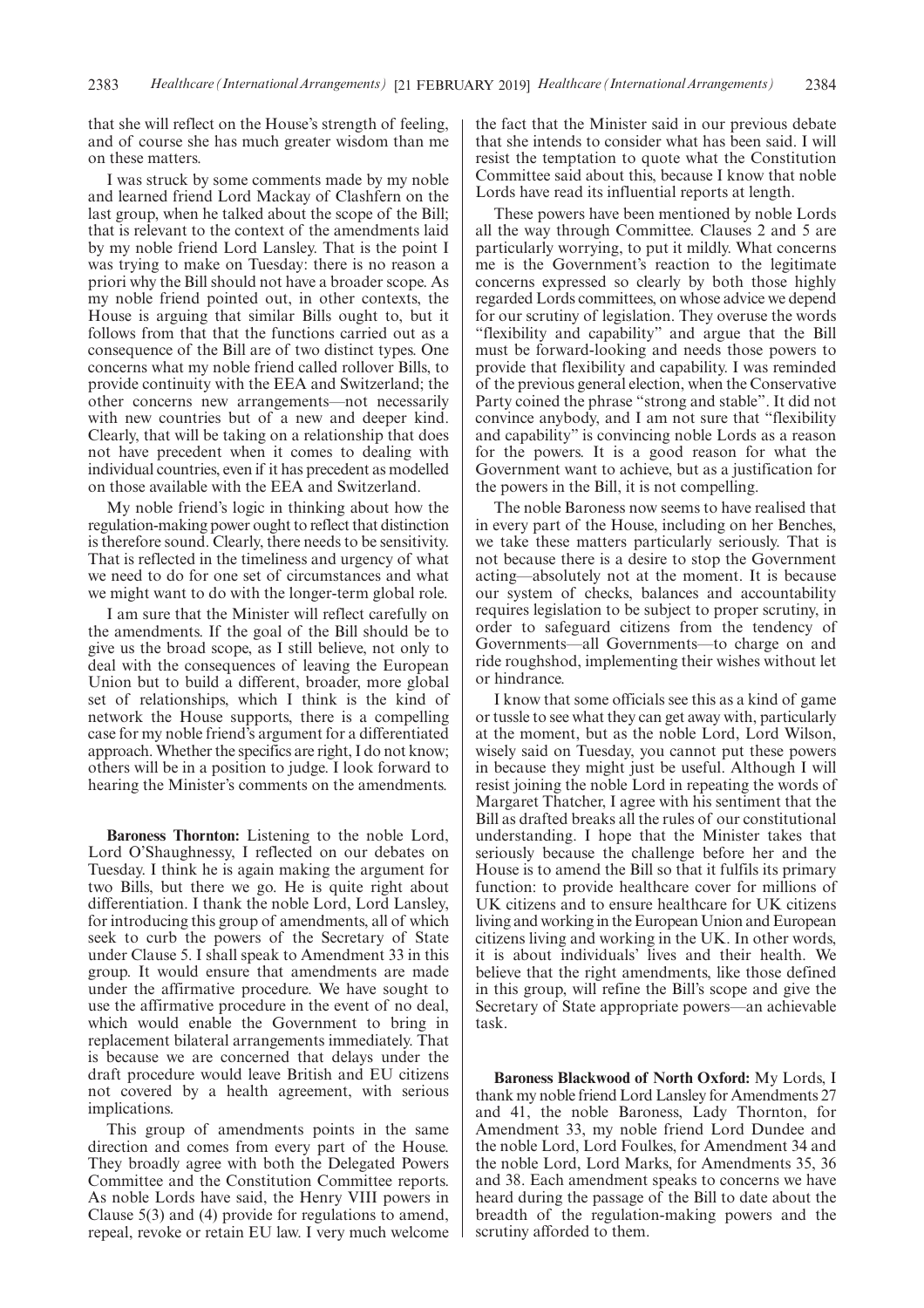[BARONESS BLACKWOOD OF NORTH OXFORD]

I wish to open by saying that I listen very carefully to these concerns. I assure the noble Baroness, Lady Thornton, that I see this process as neither a game nor a tussle. The suite of measures on reciprocal healthcare we are introducing is intended entirely to reassure UK citizens living in Europe and elsewhere, and EU citizens living in the UK, that we will work hard to ensure continuity of care for them in this uncertain time and that we are looking forward and thinking about providing care in other places, as a Government should.

To assist our consideration of these issues, I thought it might be helpful to set out the intention of some of the delegated powers as drafted, as we have not yet had a chance to do so in much detail. As I indicated previously, Clause 2(1)(a) is intended to be used to set out the detail of complex payment arrangements under reciprocal healthcare deals because payments can be made in a variety of ways. For example, the UK pays France the actual cost of treatment provided, meaning that a claim for the cost of each person's individual treatment is made to the UK, whereas in Spain we pay an average cost per person of treatment provided. In Portugal, on the other hand, we offset payments. That is why that power has been drafted in that way.

Clause  $2(1)(b)$  provides for regulations to be made in connection with the provision of healthcare abroad outside reciprocal arrangements, allowing us to put in place complex arrangements outside a bilateral agreement in an urgent situation. That is designed specifically for an EU exit situation that may be an emergency.

Clause 2(1)(c) is needed to give effect to comprehensive healthcare agreements entered into with another country or international organisation, such as the EU. This provides the power to implement agreements in domestic legislation. We believe that it would be unworkable to produce new primary legislation to implement each agreement on an individual basis; I am sure that the House would agree.

Clause 2(2) sets outs examples of the type of provision that might be included in regulations under Clause 2(1). As we have said before, it is an illustrative list of the kinds of provisions that would already be included. I took note of the concern about conjunctives under this clause.

Clause  $2(2)(a)$  highlights that complex healthcare agreements may include a mechanism for calculating payments and regulations but would need to specify how the cost of healthcare would be calculated between different countries.

Clause 2(2)(b) indicates that regulations may establish eligibility criteria that specify which people can access healthcare outside the UK. Establishing robust eligibility criteria is key to preventing the misuse and abuse of healthcare, as referred to already by my noble friend Lord Lansley in previous debates.

#### *12.45 pm*

Clause 2(2)(c) indicates that regulations made under this Bill may also be used to specify the types of healthcare covered in relation to healthcare arrangements abroad. For example, under the current EU reciprocal healthcare scheme, the EHIC scheme provides access

to needs arising whereas the S2 route provides access to pre-planned treatment. That would be how we would enter that into domestic legislation, a point that the noble Lord, Lord Foulkes, was concerned about.

Clause  $2(2)(d)$  indicates that the regulations may provide for set-off arrangements. This is when the amounts that both countries charge for reciprocal healthcare are offset, with only the difference being paid by the country owing the most money. This is the kind of arrangement that we have at the moment with Portugal.

Clause 2(2)(e) indicates that regulations may provide for determining reimbursement levels, including caps. For example, the Government may negotiate future agreements that will bear the cost of certain treatments abroad, but only up to the cost of the treatment on the NHS, which is the arrangement that we have with some of our reciprocal healthcare partners at the moment.

Noble Lords have rightly drawn attention separately to issues of dispute resolution and rights of appeal which we have debated in a previous group. Clause  $2(2)(g)$ indicates that this is something that the Government recognise as important. Regulations made under Clause 2(1) can be used to make domestic provision about appeals and dispute resolution processes pertinent to an agreement.

Clause  $2(2)(h)$  indicates that regulations may be used to confer functions on the Secretary of State or any other person, as we already discussed in the first group. Finally, Clause 2(2)(i) indicates that regulations may be used for delegating functions. Reciprocal healthcare agreements are implemented in partnership with a number of NHS bodies and organisations as well as with non-NHS organisations such as the Department for Work and Pensions, which obviously covers pensions and social security. They need to be identified and be given a clear legal responsibility and operating mandate to do so.

**Baroness Thornton:** My Lords, all these powers exist at the moment, as do all these arrangements. However, the powers being asked for in this Bill have not been needed for that. The point that was made on Tuesday is about why we look to have such huge powers when actually we have managed without them in the past.

**Baroness Blackwood of North Oxford:** For the implementation of international healthcare arrangements, these powers exist within EU legislation. At the moment we do not have the powers to implement international healthcare arrangements within domestic legislation. That is why they are being introduced.

The department believes that the negative procedure is appropriate for the use of the delegated powers to arrange the specific implementation purposes which I have laid out. That balances the appropriate level of scrutiny with the use of parliamentary time. However, I have listened closely to the discussions in the debate and I take seriously the concerns which have been raised by noble Lords, by the DPRRC and by the Constitution Committee. However, I hope that noble Lords will understand that we need to ensure that the Government have the legislative tools needed to implement the agreements we reach, especially the ones with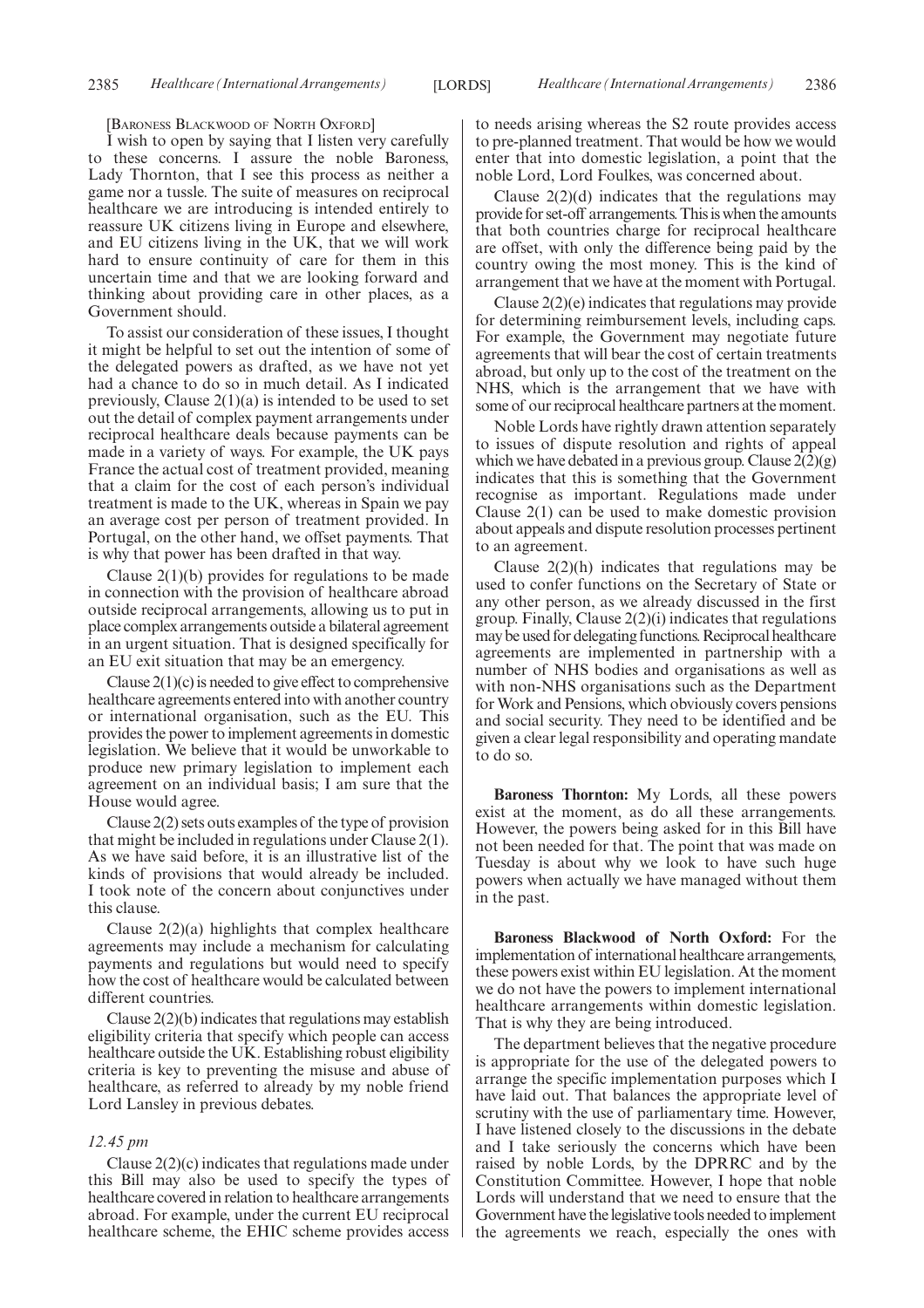reciprocal healthcare at EU exit. I would like to work constructively with your Lordships to further consider these issues in detail as we progress the Bill to Report, and I will make myself and officials free to discuss the breadth of the regulation-making powers further at an open session next week. I hope that with this explanation and these reassurances, my noble friend will feel able to withdraw his amendment.

**Lord Lansley:** I am grateful to my noble friend and to all noble Lords who have taken part in this short debate. I thought it was very constructive and I am especially grateful to my noble friend Lord O'Shaughnessy for his support for my two amendments. I thank the Minister for her willingness to think about these issues positively and constructively. We will return to them on Report and I look forward to that. On the basis of her helpful assurance, I beg leave to withdraw the amendment.

*Amendment 27 withdrawn.*

*Amendments 28 to 30 not moved.*

# *Amendment 30A Moved by Baroness Humphreys*

**30A:** Clause 5, page 3, line 42, at end insert—

"( ) Regulations under this Act may not however repeal or revoke primary legislation in the case of—

(a) an Act of the Scottish Parliament,

(b) a Measure or Act of the National Assembly for Wales, or

(c) Northern Ireland legislation,

without the consent of the relevant devolved legislature."

**Baroness Humphreys (LD):** My Lords, I apologise for not being able to take part on Second Reading.

This group contains two amendments in my name and that of my noble friend Lady Jolly and a further amendment in the names of the noble Baroness, Lady Thornton, and my noble and learned friend Lord Wallace of Tankerness, which I also support.

Amendment 30A seeks to ensure that the Government may not by regulation repeal or revoke primary legislation made by the devolved legislatures without their consent. Amendment 30B seeks to ensure that the Acts passed in this Parliament giving powers to the devolved legislatures may not be modified without their consent. It could be argued that this is what the Bill tries to do.

I am grateful to the Minister for her response to a question posed by the noble Baroness, Lady Finlay, in Committee on Thursday. However, I would like to use my two amendments to open further discussion around the issue of legislative consent by the devolved Administrations and how this is impacted by the Bill. In the light of the Minister's response on Tuesday, which was made after my amendments were tabled, I shall keep my contribution relatively short at this stage.

Many noble Lords have already spoken about the wide-ranging powers conferred on the Secretary of State by Clause 2(1)—powers which the Delegated Powers Committee described as "inappropriately wide" and as having "breath-taking scope". As that committee pointed out in its report of 14 February, its conclusions were supported by the Constitutional and Legislative Affairs Committee of the National Assembly of Wales on the Welsh Government's legislative consent memorandum on this Bill, where these inappropriately wide powers can be seen to have an impact on the devolved legislatures.

This House's Constitution Committee records the decision of the Scottish Parliament to agree to an LCM in these "exceptional circumstances". However, it also records that the Welsh Government have so far declined to give their legislative consent. It describes the Welsh Minister for Health and Social Services, Vaughan Gething AM, as expressing particular concern about Clause 2 because it,

"doesn't require consultation or consent from Ministers in devolved administrations".

The Welsh Government would expect to be consulted and their consent sought on this issue because powers over the health service have been devolved to Wales by this Parliament. However, Clause 2 is silent on this and, as such, it is an important omission from the Bill.

The Welsh Government acknowledge, of course, that an LCM will be required by the UK Government because provisions in the Bill modify or fall within the Assembly's legislative competence. However, they also note that,

"any healthcare agreement entered into on behalf of the UK will affect the NHS in Wales and this legislation will therefore have a significant impact on a devolved policy area"—

and, one might add, potentially a significant impact on their finances too if they are expected to implement a UK policy that they have not budgeted for.

Rightly, the Welsh Government seek assurances from the UK Government to ensure that the Welsh Government are involved in matters that affect devolved areas in Wales and that this is recognised in the Bill.

The Minister said on the first day in Committee that she is in advanced discussions with the Welsh Government and that she hoped to be able to report back on this in more detail on Report, so I will not detain the Committee any further today on this issue. I merely wished to outline my concerns and draw your Lordships' attention to them at this stage. I look forward to that further debate that she promised. I beg to move.

**Lord Wallace of Tankerness (LD):** My Lords, I apologise that I was not able to speak at Second Reading. I shall speak in support of Amendment 42, which was tabled by the noble Baroness, Lady Thornton, and to which I have added my name. It is about a duty to consult the devolved Administrations before making regulations under this Act.

My noble friend Lady Humphreys has already given a flavour of the important constitutional and devolution issues which arise as a result of these provisions. As she indicated, unlike the Welsh Assembly, the Scottish Parliament has passed a legislative consent Motion in respect of the Bill—quite exceptionally, because the position of the Scottish Government is generally to withhold consent to legislation in respect of EU withdrawal, but they took the view that they would give consent if there were exceptional circumstances. In this case they believe there are exceptional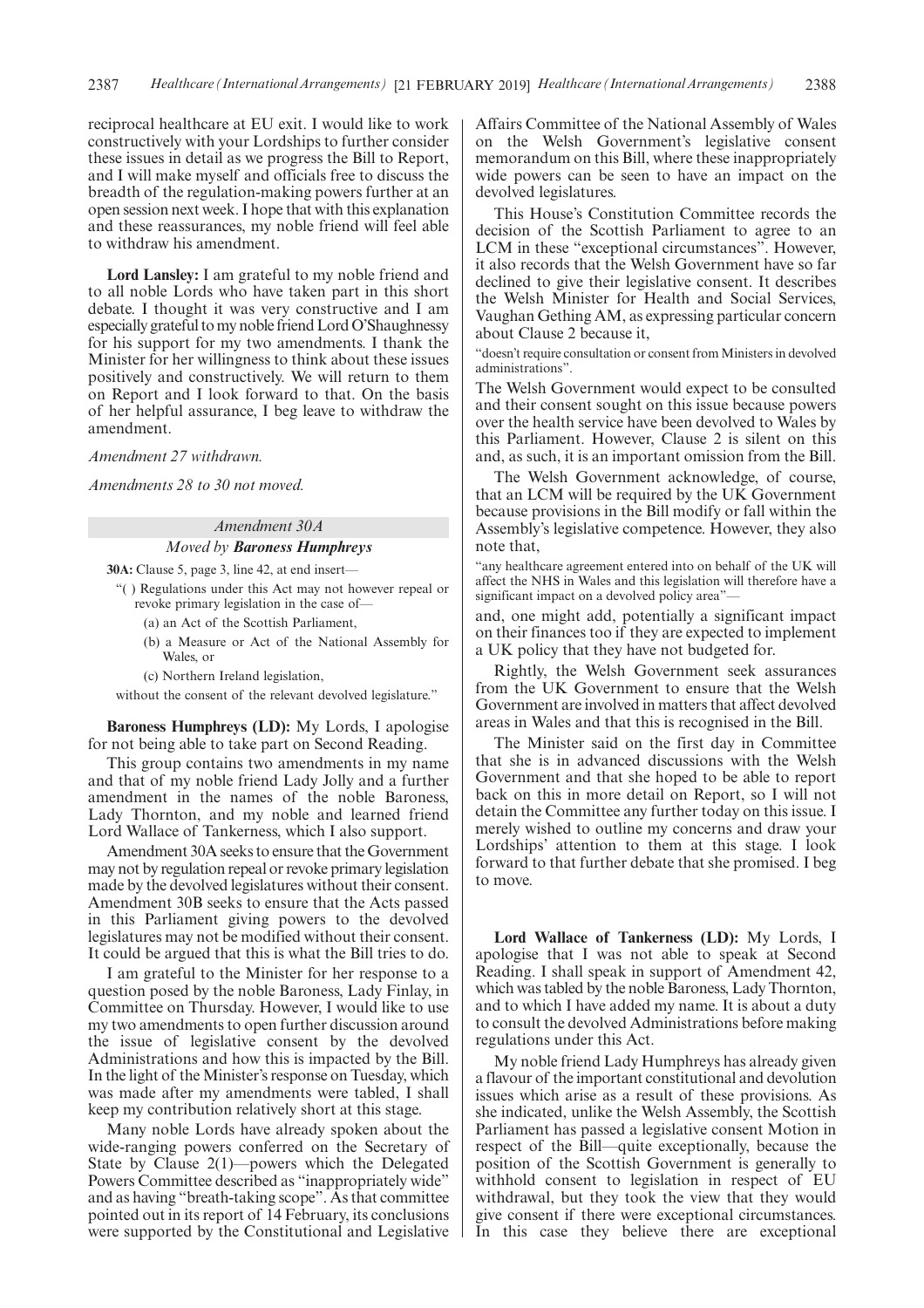#### [LORD WALLACE OF TANKERNESS]

circumstances. That view was supported by the relevant parliamentary committee in the Scottish Parliament, and last month by the Scottish Parliament as a whole.

This is a relatively modest amendment requiring consultation. The Explanatory Memorandum that accompanies this Bill makes clear in annexe A that there are areas, specifically in Clauses 1, 2 and 4, where a legislative consent Motion is required. It is very obvious, because here we have a situation where international agreements are made by a member state, in this case the United Kingdom, with other countries in respect of a subject matter that is devolved.

I am sure the Minister will be very familiar with Section 2CB of the National Health Service (Scotland) Act 1978, which refers to the functions of health boards outside Scotland. It states:

"Where it is the function of a Health Board to provide or to secure the provision of a service, the Health Board may secure the provision of that service outside Scotland … For the purposes of securing the provision of any service referred to in subsection (1), a Health Board may make such arrangements for the provision of the service as they think fit (and may in particular make contractual arrangements with any person) … Anything done by a Health Board in pursuance of subsection (1) or (2) is to be regarded as done in exercise of functions of the Scottish Ministers conferred on the Health Board by an order under section  $2(1)(a)$ ".

The annotations on the very helpful legislative website indicate that these sections originate in EEA treatment costs regulations. Clearly this impinges on responsibilities devolved to Scottish Ministers. As I said, the legislative consent Motion was passed by the Scottish Parliament.

My noble friend Lady Humphreys mentioned the Constitution Committee. Paragraph 13 of its report on the Bill states:

"We recommend that the Government sets out how it intends to manage overlapping competences in relation to this Bill and other policy areas".

When the Minister replies, it would be very useful if she could give us some indication of how the UK Government intend to do that. Obviously there are areas—for example, a regulation specifying or describing evidential or administrative requirements or processes that could have an impact on administrative processes within the responsibility of the Scottish Government or health boards in Scotland.

It is instructive that, when the Health and Sports Committee of the Scottish Parliament took evidence in relation to the legislative consent Motion from Mr Paul Gray, who was the director-general for health and social care and chief executive of NHS Scotland until he stood down this month, he said:

"The Scottish ministers and the UK Government agree that the bill impacts on the devolved function of health. As a result, it requires the consent of the Scottish Parliament. UK Government officials have indicated that the bill will be amended to recognise the responsibility of the devolved Administrations. The proposal is to introduce a requirement to consult the devolved Administrations and to agree a memorandum of understanding with them before regulations can be introduced that impact on devolved matters".

Subsequently, in answer to questions, Mr Gray went on to say:

"As I said in my opening statement, UK Government officials have indicated that the bill will be amended to recognise the responsibility of the devolved Administrations. The particular point to which I would draw the committee's attention is the requirement to consult devolved Administrations and agree a memorandum of understanding before regulations can be introduced that impact on devolved matters. The distance that I can go, based on what we have—and bearing in mind that these are proposals—is to say that the current proposal is that there is a requirement to consult the devolved Administrations before regulations can be introduced".

That was evidence given by the then chief executive of the health service in Scotland to a Scottish parliamentary committee, undoubtedly based on good faith from discussions he had had with officials at UK government level. This amendment seeks to give some substance to what would appear to have been agreed at official level, and I hope that the Minister feels able to accept it.

#### *1 pm*

**Lord Hain (Lab):** My Lords, in following the noble and learned Lord, Lord Wallace, I strongly support Amendment 42 and the amendment moved by the noble Baroness, Lady Humphreys. She made the very important point that the Welsh Government have not given their legislative consent. I know that there is considerable concern in the Welsh Government, and I say that as a former Secretary of State for Wales.

By the way, I welcome the Minister to her place as a refugee from the House of Commons—as I am, except that I was not defeated.

### **Noble Lords:** Oh!

**Lord Hain:** I resigned. However, she is very welcome and I wish her all the best.

What worries me about this—and I hope that the Minister can give us concrete assurances—is that, on the Brexit agenda, it seems to be in the DNA of Whitehall not to have regard for the devolved Governments. The only reference I can find in the Bill to the Welsh, Scottish and Northern Ireland devolved legislative bodies comes right at the end, when it says that it applies to them. At the very least it is essential that a requirement to seek legislative consent and to consult is written into the Bill, because of course health policy is devolved to Scotland, Wales and Northern Ireland.

The Government have form on this issue in the way that they approached the Brexit legislation earlier in the process. As your Lordships will recall, there was a crisis and a real confrontation with the Scottish Parliament and the Welsh Government—and there might well have been with the Northern Ireland Assembly if it had been up and running. It must be in the DNA of Whitehall, because it has simply done it again. That really worries me. I hope the Minister can give reassurances which mean that we do not have to vote at Report on something very similar to these amendments. If a major concession is not made, we will need to do that and seek to defeat the Government.

I endorse what the noble and learned Lord, Lord Wallace, and the noble Baroness, Lady Humphreys, said. I ask the Minister to give very specific assurances, spelling out that, if she does amend the Bill—and I hope she will assure us that she will—she will do so only having agreed those amendments in precise terms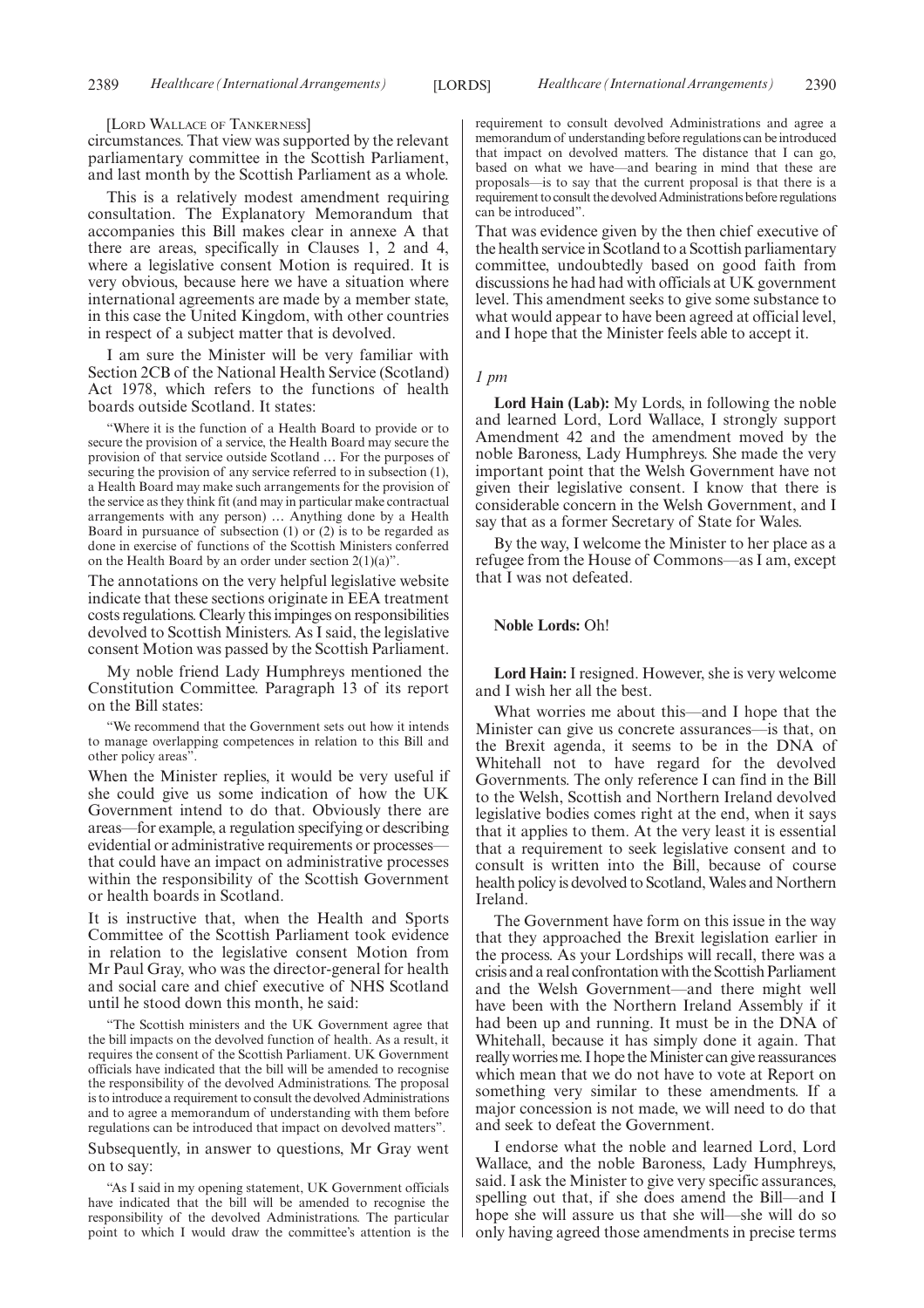with the Welsh Government and the Scottish Parliament, and having consulted officials in the Northern Ireland departments.

**Lord O'Shaughnessy:** My Lords, it may be useful if I reassure the Committee in response to the comments of the noble Lord, Lord Hain. There was extensive engagement with the devolved Administrations in advance of the Bill, not just by officials but by me as a Minister. I spoke to my counterparts in Scotland and Wales, although of course it was not appropriate to do it in quite that way in Northern Ireland, for obvious reasons there not being an Executive. That happened before, and subsequent to, the publication of the Bill, so this has been going on for several months. It is one reason why we were very pleased to get the legislative consent Motion in advance from the Scottish Government. Clearly, everyone had recognised the benefits that flow from this for the inhabitants of all parts of the United Kingdom.

It is useful for the Committee to know that this is not an activity that has simply been undertaken as a bolt-on in response to concerns raised during the passage of the Bill; it was baked in from the beginning and it has been our intention to move in the appropriate way with no procedural or constitutional novelty of the kind that the noble Lord fears.

**Lord Hain:** I am grateful to the noble Lord for giving way. Why, then, are the Welsh Health Minister and the Welsh Government still so concerned about this Bill? I am encouraged that these consultations took place, but why is there this evident concern?

**Lord O'Shaughnessy:** The different Governments have clearly taken different approaches. The noble Lord will know that it does not automatically follow, even if you know where you all want to get to, that you can agree it overnight. I am sure that my noble friend the Minister will be able to update us.

**Lord Foulkes of Cumnock:** My Lords, I want to endorse everything that my noble and learned friend Lord Wallace of Tankerness has said. He has the great distinction of having been for some time Deputy First Minister of Scotland and, for a short period, acting First Minister. Very few people can claim that distinction. Again, I agree with every word he said. I describe him as my noble and learned friend in every sense of the term—I hope that is not misunderstood. I also agree with everything said by the noble Baroness, Lady Humphreys.

What I find difficult to understand is why this Bill has received the legislative consent of the Scottish Parliament—which is usually more reluctant to give consent—and not that of the Welsh Parliament. I can only assume that it is because the noble Lord, Lord O'Shaughnessy, kissed the Blarney Stone before he went to Edinburgh again, and was able to persuade them. I am interested to know why and will try to find out from my contacts in Scotland before Report.

I suspect that a lot of the points made about the omissions in this Bill have arisen because this legislation, like much of the legislation we are considering at present, is being rushed because of Brexit, without proper consideration being given. I do not blame the officials, who have so much work to do. I went to a briefing they held right at the start of this process and I know that they work very hard. However, I would rather see them doing more constructive work than some of what they are being required to do on Brexit.

I agree with the noble Lord, Lord Hain—and I find this not only in health but in a lot of other areas—that some officials, particularly at the higher level in Whitehall, still have not come to terms with devolution; they do not quite understand what it means, or that the health service in Scotland is run completely by the Scottish Parliament. It is difficult for those officials who have been involved since before devolution to understand that fully. I hope that we will do more to get the message across as we move forward. I hope that the next Government, of whatever shade—a non-Conservative Government; I will put it that way—take more care of the devolved settlements.

The noble Lord, Lord O'Shaughnessy, said that he has had discussions with the Cabinet Secretary for Health and Sport in Scotland, Jeane Freeman. The Minister has taken over very recently and will not yet have had time to do this, but can she assure us that she will have an opportunity to meet with Jeane Freeman to discuss this issue between now and Report? I hope she will be able to report back to us in more detail on the attitudes of the Scottish Parliament and let us know whether it is satisfied on some of the points that have been raised by the noble Baroness, Lady Humphreys, and my noble and learned friend Lord Wallace of Tankerness.

**Baroness Wheeler (Lab):** My Lords, I am moving Amendment 42 in the name of my noble friend Lady Thornton and the noble and learned Lord, Lord Wallace. The noble and learned Lord has already spoken to the amendment and covered many of the points that we need to raise. The amendment focuses on ensuring that the commitment to involve, consult and have regard to the views of the devolved Administrations, before regulations on new health agreements are drawn up, is in the Bill and set out as a clear duty on the Secretary of State. The amendment ensures that:

"Before making any regulations under this Act, the Secretary of State must consult the Scottish Government, the Welsh Government and … if there is no Executive on the day on which this Act is passed the relevant Northern Ireland Department".

The Minister told the House at Second Reading that the Government have been working with the devolved Administrations and fully understand the need for legislation on reciprocal healthcare agreements to fully respect the devolution settlements. The amendment would reassure the Committee on this matter—that reassurance has to be given, as speakers have illustrated. We also support the principle of the safeguard set out in Amendment 30A, moved by the noble Baroness, Lady Humphreys, and Amendment 30B.

As we have heard, given the significant impact on devolved authorities, it is crucial that their interests are appropriately considered in the development of reciprocal health arrangements and that mechanisms are in place to ensure that each Administration contributes to the making of decisions that affect Scotland, Wales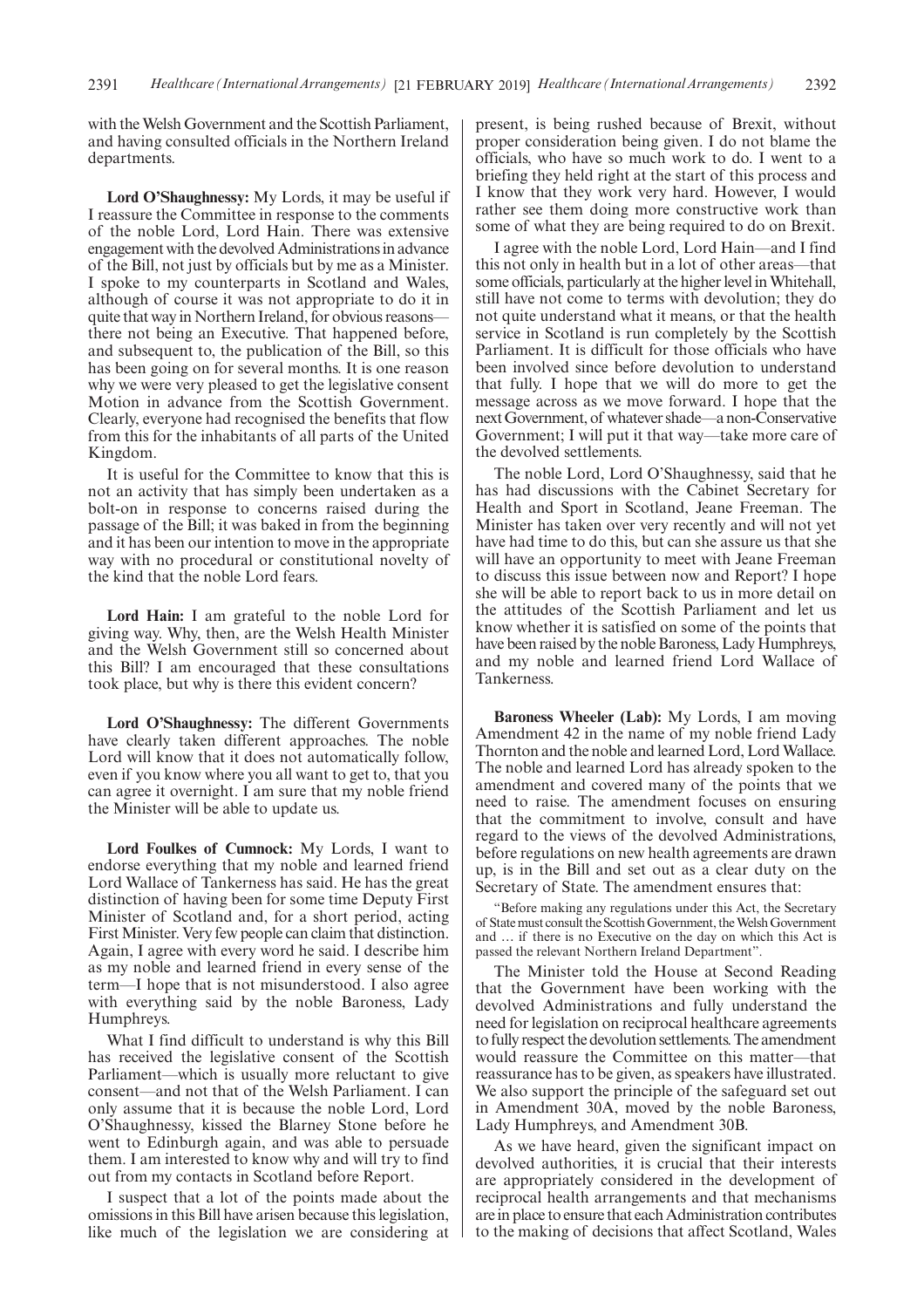#### [BARONESS WHEELER]

and Northern Ireland. I look forward to the Minister's update in respect of the Scottish Government. The noble and learned Lord, Lord Wallace, provided us with some of the detail of the ongoing discussions, despite the Scottish Government having carried the legislative consent memorandum. I look forward to the Minister's updated response to the issues the noble and learned Lord raised.

As we heard from the noble Baroness, Lady Humphreys, and my noble friend Lord Hain, the Welsh Government have so far declined to recommend that the Welsh Assembly give its legislative consent to the Bill. The Welsh Minister for Health and Social Services expressed particular concern about Clause 2 because it does not require consultation with or consent from Ministers in devolved Administrations. However, the Minister of State's offer to amend the Bill to place a statutory duty on the UK Government to consult the devolved Administrations where regulations under Clause 2 would be within their legislative competence is welcome. This would be underpinned by an accompanying memorandum of understanding, stating that all parties will seek to proceed on the basis of consensus. Draft agreements would be discussed with the devolved Administrations before they are shared with third countries and Ministers would be consulted on the content and drafting of regulations made under Clause 2 where they relate to devolved matters. Could the Minister confirm this?

This approach would be a welcome step that would help to create a positive framework in which the future of reciprocal healthcare arrangements can be discussed on a collaborative and constructive basis. Consulting before making regulations would also smooth the process for making regulations, given that any statutory instrument which amends Welsh, Scottish or Northern Irish primary legislation would of course be subject to a statutory instrument consent memorandum in each legislature, which would decide whether to recommend that consent be given in the circumstances.

As noble Lords underlined, the importance of reciprocal health arrangements to the people of Northern Ireland—and of Ireland—has been raised by noble Lords at Second Reading and in our separate amendment dealt with earlier. A statutory commitment to consult and seek the views of either the Northern Ireland Executive or the relevant NI department on regulations enacting new healthcare agreements would provide reassurances about the continued funding arrangements.

Finally, I hope the Minister will be able to respond to the recommendation from the Constitution Committee's report, which underlined the need for the Government to set out how they intend to manage those overlapping competences relating to the Bill. As the committee points out, while the making of international agreements is a reserved matter for the UK Government, healthcare is a devolved matter and the potential for overlapping competences increases as all powers are repatriated from the EU, as does the scope for disagreement about such issues. This will need to be managed.

Our amendment places the Minister's commitments to consultation and involvement with the devolved Administrations in the Bill—no more, no less.

**Baroness Blackwood of North Oxford:** My Lords, I am grateful to the noble Baronesses, Lady Jolly and Lady Humphreys, for Amendments 30A and 30B, and to the noble Baroness, Lady Wheeler, for speaking to Amendment 42 on behalf of the noble Baroness, Lady Thornton, and for the opportunity to address this important issue of engaging and working with the devolved Administrations. As we take the Bill forward at pace, we endeavour to do so in a way that is collaborative and respects the devolution settlement and the conventions for working together.

To that effect, the contribution from the noble Lord, Lord Hain, was rather disappointing in implying that the Government have anything but the highest regard for the role of the devolved Administrations in this matter. Indeed, as the noble and learned Lord, Lord Wallace, described, the department has had, and continues to have, constructive discussions both at ministerial and official levels with all the devolved Administrations, on the Bill and on the underlying policy.

As your Lordships have already noted, the regulationmaking powers in this Bill provide us with a legal mechanism to implement international agreements into domestic law for the benefit of UK nationals; this is a UK competence, but we recognise that in some parts of the Bill, powers may be used in ways which relate to devolved matters; namely, the domestic healthcare elements. With that in mind, as my noble friend Lord O'Shaughnessy has said, we are delighted that the Scottish Parliament has granted the legislative consent Motion to the Bill. We have had positive and constructive engagement with colleagues in Northern Ireland's Department of Health and in the Northern Ireland Office, and we are grateful for their support and their agreement to ensure that the Bill applies and extends to Northern Ireland.

We are working very closely with colleagues in the Welsh Government to secure their support for a legislative consent Motion, and to that end, as the noble and learned Lord, Lord Wallace, will I hope be pleased to hear, we will be introducing a government amendment on Report which places a statutory duty to consult with the devolved Administrations, where regulations under Clause 2 would make provision that would be within the legislative competence of the devolved Administrations.

Furthermore, I confirm that we have now agreed a memorandum of understanding with the Welsh Government to accompany the amendment. This MoU sets out how we intend to work with each other, and how the UK Government intend to work with all the devolved Administrations in respect of this policy area. In response, we expect the Welsh Government to lodge and support a consent Motion in the Welsh Assembly very shortly.

We have also been working to secure the support of colleagues in both Northern Ireland and Scotland to the terms of that memorandum of understanding. We hope that colleagues in both of those Administrations will agree to the measures provided for in the MoU, following some very recent final discussions and changes with the Welsh Government. The MoU sets out a pragmatic and mutually beneficial working relationship to ensure that the devolved Administrations will continue to have a vital role to play in delivering reciprocal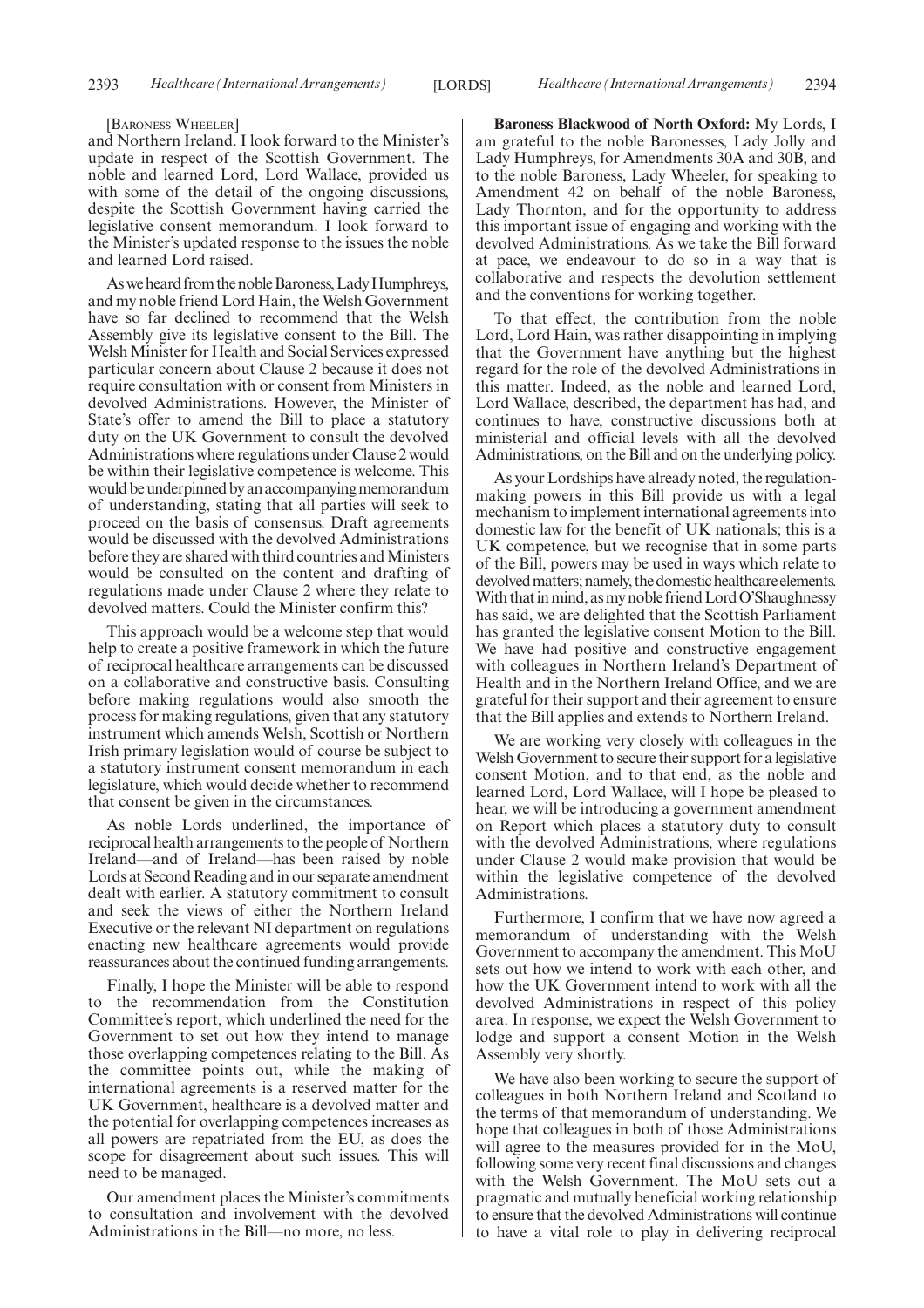healthcare for the benefit of all UK citizens. In addition, it will enable devolved Ministers to set out their views at an early stage of reciprocal healthcare policy formation. Where they relate to devolved matters, we will share the draft regulations we intend to make under Clause 2 with the devolved Administrations before they are laid.

This agreement is both pragmatic and practical, allowing us to move forward in a collaborative way. I thank my colleague, Stephen Hammond, the Minister of State, who has taken the lead on this engagement, and acknowledge the positive relationships that he has sought to build with his counterparts in the devolved Administrations. He has been speaking to them this very week. We consider that amendments to the Scotland Act 1998, the Government of Wales Act 2006 and the Northern Ireland Act 1998 would be outside the scope of regulations made under this Bill, and it would therefore be unnecessary to place a consent requirement in the Bill in this regard, but the UK Government are committed to working closely with the devolved Administrations, now and in the future, to deliver an approach that works for the whole of the United Kingdom.

I hope that now that I have reported these positive developments, the noble Baroness will be moved to withdraw her amendment—

**Lord Hain:**I am grateful to the Minister, and reassured by what she has said. Perhaps I will withdraw the tone of some of my earlier remarks, which were made without knowing what she was going to say.

I ask the Minister to bear in mind, in terms of advice to Whitehall officials working on Brexit legislation of this kind, that it is not an accident that these extra consultative arrangements she is now describing were not in the original Bill. This has been true all the way through the Brexit process, and I am afraid that when I said that it seems to be in the DNA of Whitehall, it is as though the default position is that these consultative rights are not put on the statute book. I ask the Minister to use what influence she has with the rest of the ministerial team to say that this must not happen again, in any other legislation.

**Baroness Blackwood of North Oxford:** Part of the reason that this amendment has come at this stage is because it has been part of a negotiation, and we wanted to have agreement with the devolved Administrations to ensure that it was in a manner which suited them. That is why it has been part of the process: because it was in agreement and in consultation, rather than us putting it in at the beginning and then consulting afterwards. I hope that as the result of that discussion and agreement, I have reassured—

**Lord Wallace of Tankerness:** I acknowledge that the Minister said that an amendment will be brought forward. That is very welcome. Is there anything technically defective with Amendment 42 and is she going to accept it?

**Baroness Blackwood of North Oxford:** We need to bring forward the clause which we have agreed with the devolved Administrations. It is appropriate to do that but I thank the noble and learned Lord for his intervention and, on that basis, I hope that the noble Baroness will feel free to withdraw her amendment.

**Baroness Humphreys:** I thank the Minister for her clarification and the excellent news that the memorandum of understanding has been signed. I seek assurance from her that this matter will be reported on, or an amendment put forward on Report, so that we can hear exactly whether the Welsh Government have completed the LCM process. I thank her very much and I beg to withdraw the amendment.

*Amendment 30A withdrawn.*

*Amendments 30B and 31 not moved.*

#### *Amendment 32*

# *Moved by Lord Marks of Henley-on-Thames*

**32:** Clause 5, page 3, line 43, at end insert—

"( ) Not less than 28 days before laying any regulations pursuant to subsection (1) the Secretary of State must publish a draft of the proposed regulations, and not less than 14 days before such regulations are laid, Her Majesty's Government must give both Houses of Parliament the opportunity to consider and debate the draft."

**Lord Marks of Henley-on-Thames:** My Lords, for years many of us have believed that the procedures for considering statutory instruments have been unsatisfactory. Whether any statutory instrument is to be passed by the affirmative resolution procedure or the negative resolution procedure—a question we have discussed today—is not the fundamental point. That distinction merely determines the way in which the instrument comes before Parliament to be debated—if it does so.

The more fundamental problem, which we all recognise, is that SIs are unamendable. They are "take it or leave it"—every paragraph or none. We were reminded on Tuesday by the noble and learned Lord, Lord Judge, that it is exactly 40 years since the House of Commons rejected a statutory instrument. In this House, we too have the power to reject statutory instruments by fatal Motions. The last time we did so—at least, it was said by some that we did—was over tax credits in 2015. Indeed, it was on the Motion of the noble Baroness, Lady Manzoor, when she was on this side of the House.

On that occasion, the right-wing press railed against us for exceeding what it thought our powers ought to be and advocated our abolition. Anyway, the Government set the noble Lord, Lord Strathclyde, on us, after which the fuss rather died down. However that may be, fatal Motions are very rarely passed by this House. I think that is partly because they are seen as disrespectful of the primacy of the House of Commons and partly, perhaps, as was pointed out by the noble Lord, Lord Foulkes, because the Whips discourage fatal Motions in case they, too, will face such Motions when it comes to their party's turn in government.

I suggest that the power to reject delegated legislation is an important power and ought to continue. However, it is a residual power to be used very sparingly and when the objection to an SI is very substantial indeed. The noble Lord, Lord Butler of Brockwell, said in debate on the first group that we should use the power to reject SIs more often to achieve amendment by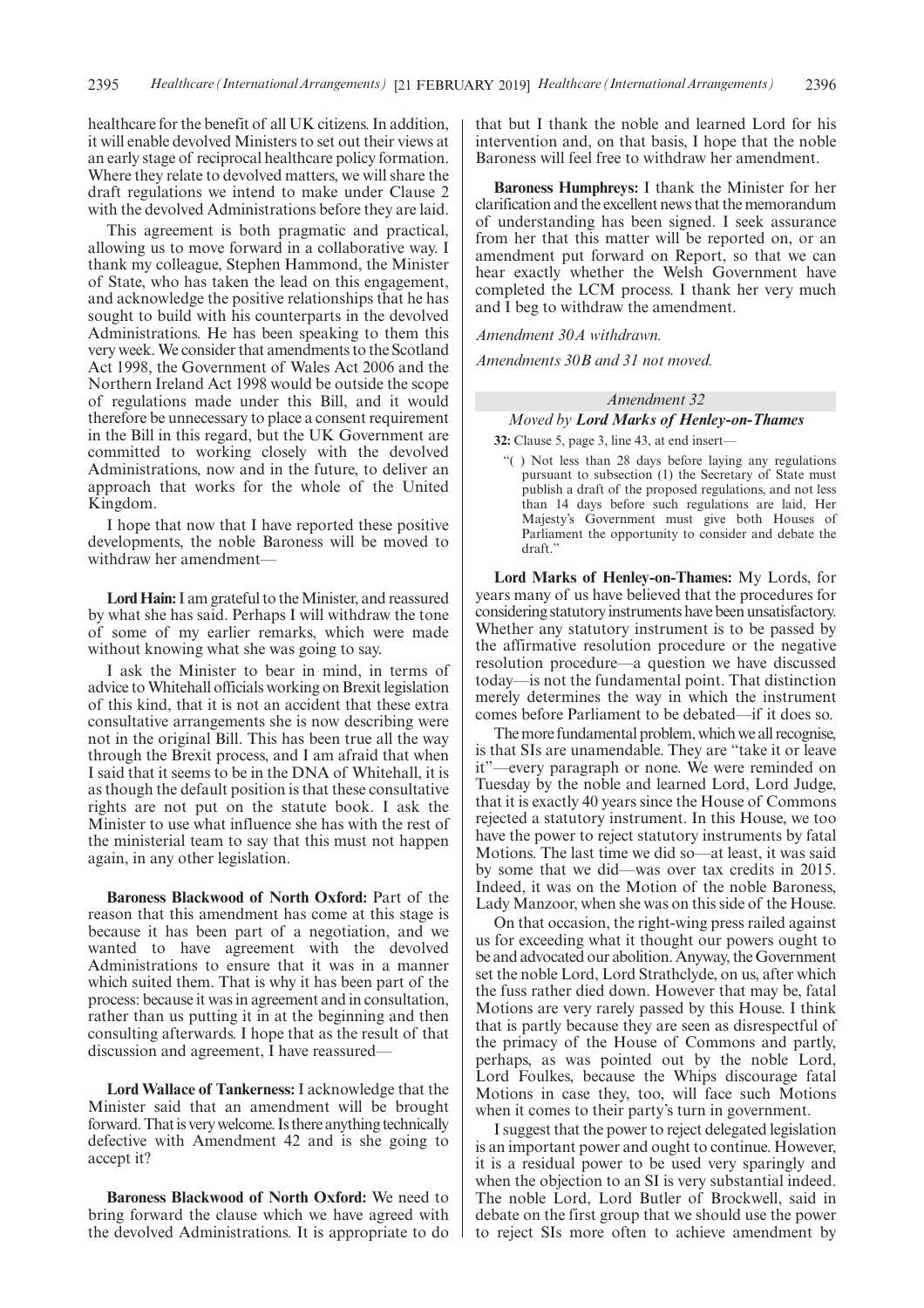[LORD MARKS OF HENLEY-ON-THAMES]

sending them back for review and reintroduction. That is a way of doing it, but it runs into the difficulty that it may be too cumbersome and, for the reasons I have mentioned, I doubt that it would be a politically workable approach. Regret Motions, which we often use, are useful, but they come too late in the process and the Government do not have to take any notice of them.

However, under my amendment, the Government would have to publish a draft 28 days before laying the regulations and give both Houses a chance to debate the draft, and to do so before it is actually laid. That would give us an opportunity in a relatively informal way to identify defects in instruments or particular provisions that ought to be removed. Amendment 32 would avoid the need to go through the super-affirmative procedure, which many would advocate for some of the provisions in this Bill, but it would improve scrutiny.

Under our existing arrangements, the power to scrutinise secondary legislation is weakened by the lack of any provision for Parliament to point to particular provisions in an SI and ask the Government to think again. Mine is of course a probing amendment. I suggest that it is particularly relevant to the provisions of the Bill because the regulation power, as we have all considered—many have made this point—is so general, so unrestricted and so unpredictable in its likely or possible exercise.

This amendment may be of more general relevance—I do not suggest otherwise. It is intended to offer a way for Parliament to have an early opportunity of considering proposed delegated legislation in draft before it is laid; to give MPs and Peers an opportunity to consider and express concerns about a proposed statutory instrument, or particular provisions within it; and to give the Government an opportunity to respond to issues raised in such exploratory debates. The amendment is expressed in the terms of a requirement on the Government to make those debates possible, because it is intended to emphasise that statutory instruments, though made by Ministers, are made under powers vested in Ministers by Parliament and are subject to parliamentary scrutiny.

I do not suggest that this amendment, or this type of procedure, ought to apply to every piece of delegated legislation, but I do suggest that it is worth considering. Many of us believe that scrutiny has become too weak and the power of Ministers too strong. This amendment is intended to explore a way of tilting the balance back in favour of parliamentary scrutiny and would, I suggest, offer us one path to better and more carefully considered secondary legislation. I beg to move.

**Baroness Wheeler:** My Lords, I listened carefully to the strong arguments put forward by the noble Lord, Lord Marks, on this issue, and I await the Minister's response. We have every sympathy with the intention behind the amendment, and the noble Lord's frustration that the House can either accept or reject a statutory instrument but cannot amend it, while parliamentarians can and often do take note of or reject Motions. However, Parliament is ultimately at the mercy of the Government to withdraw regulations and bring forward a revised draft, which may or may not adequately address the concerns that have been expressed. Fatal Motions are quite rightly used rarely, in exceptional circumstances.

The noble Lord, Lord Marks, says this is a probing amendment. However, I fear that, in this circumstance, it would be counterintuitive to the Bill's primary objective of implementing reciprocal health agreements after Brexit. As my noble friend Lady Thornton said on Amendment 33 in an earlier group, time is not on our side, and I fear that the approach contained in this amendment would lead to delays in implementing reciprocal health agreements. In the event of no deal, when millions of British citizens will lose their current access to healthcare treatment overnight, any delay while Parliament debates and considers draft regulations would be catastrophic. Obviously the delay that would occur from the proposals that the noble Lord, Lord Marks, suggests would have to be taken into consideration in any future changes, and would certainly need to be discussed.

**Baroness Blackwood of North Oxford:** My Lords, I thank the noble Lord, Lord Marks, for suggesting in Amendment 32 an approach to the important issue of appropriate levels of parliamentary scrutiny, and for clarifying that this is a probing amendment. The Government clearly recognise the importance of appropriate levels of scrutiny in this Bill and the secondary legislation made under it. Obviously, the hallmark of an effective and responsible parliamentary system is the process by which we draft, consider and test legislation.

During this debate, I have listened very carefully to your Lordships and the views expressed on the affirmative resolution procedure. This is an interesting proposal by which we could consider draft legislation. While the Government support the spirit of the amendment and agree that appropriate scrutiny is important, we have questions about this approach.

It is vital that we can make regulations that allow us to respond appropriately to a variety of possible scenarios arising from not just the UK's exit from the EU but any situation where we would need to implement regulations, where this Bill might be needed quickly and where it is required for a comprehensive international agreement. Such an approach for scrutiny would, we believe, increase the time taken to develop and lay regulations, and this may have quite a significant negative impact on our ability to bring forth timely regulations to provide healthcare arrangements to support hundreds of thousands of individuals who rely on these provisions—perhaps in a case which may be considered an emergency.

#### *1.30 pm*

We are also conscious of the Constitution Committee's report on delegated powers, which indicated that the use of different scrutiny procedures for statutory instruments can add unnecessary complexity. Where possible, the Government have agreed to use the existing model of the enhanced affirmative procedure rather than creating a new variation.

However, I recognise the experience and intentions of the noble Lord, and the concern of the House, and so I would like to make an offer to discuss, in advance of Report, the issue of scrutiny of the regulation-making powers in the Bill—on the general point, not relating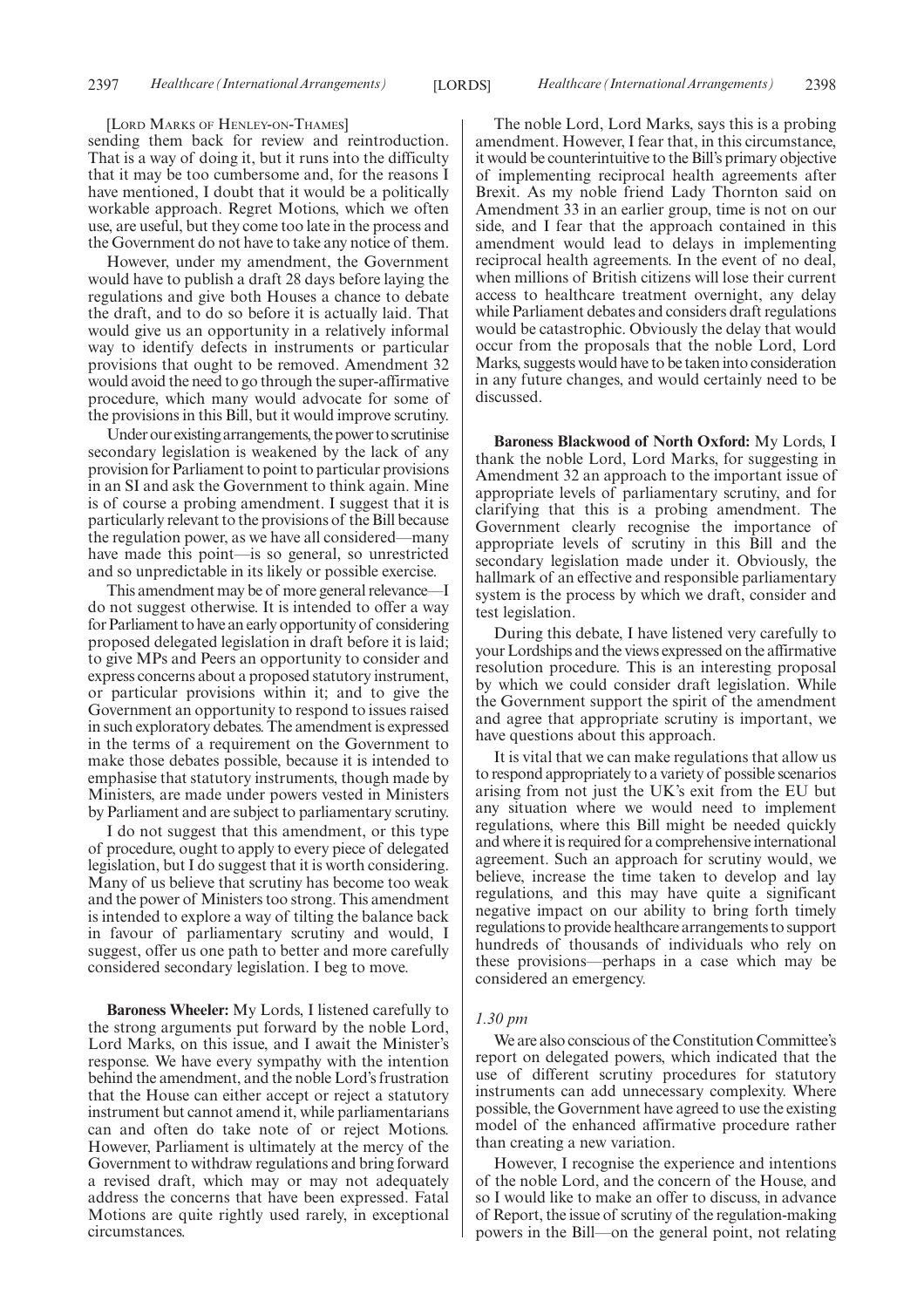to this particular amendment. I thank the noble Lord, Lord Marks, for raising this vital issue, but I hope that, after reflection, he will feel that he is able to withdraw the amendment.

**Lord Marks of Henley-on-Thames:** My Lords, I do not need to reflect very hard to withdraw what was plainly a probing amendment. I raised an idea and I accept the point that, in the context of many of the regulations, particularly those to replicate the European agreements that we have, my amendment might not be appropriate. In the context of the wider issue of any other new healthcare agreements, if they are persisted with, it may be appropriate, and it is something that we would consider.

I would like to say how grateful I am for the offer from the noble Baroness to consider the question of scrutiny. I would like to accept that offer now, and, in so saying, I beg leave to withdraw the amendment.

*Amendment 32 withdrawn.*

*Amendments 33 to 41 not moved.*

*Clause 5 agreed.*

*Amendment 42 not moved.*

#### *Clause 6: Extent, commencement and short title*

*Amendments 43 to 45 not moved.*

*Clause 6 agreed.*

# *In the Title*

*Amendments 46 and 47 not moved.*

*Title agreed.*

*House resumed.*

*Bill reported without amendment.*

*House adjourned at 1.33 pm.*